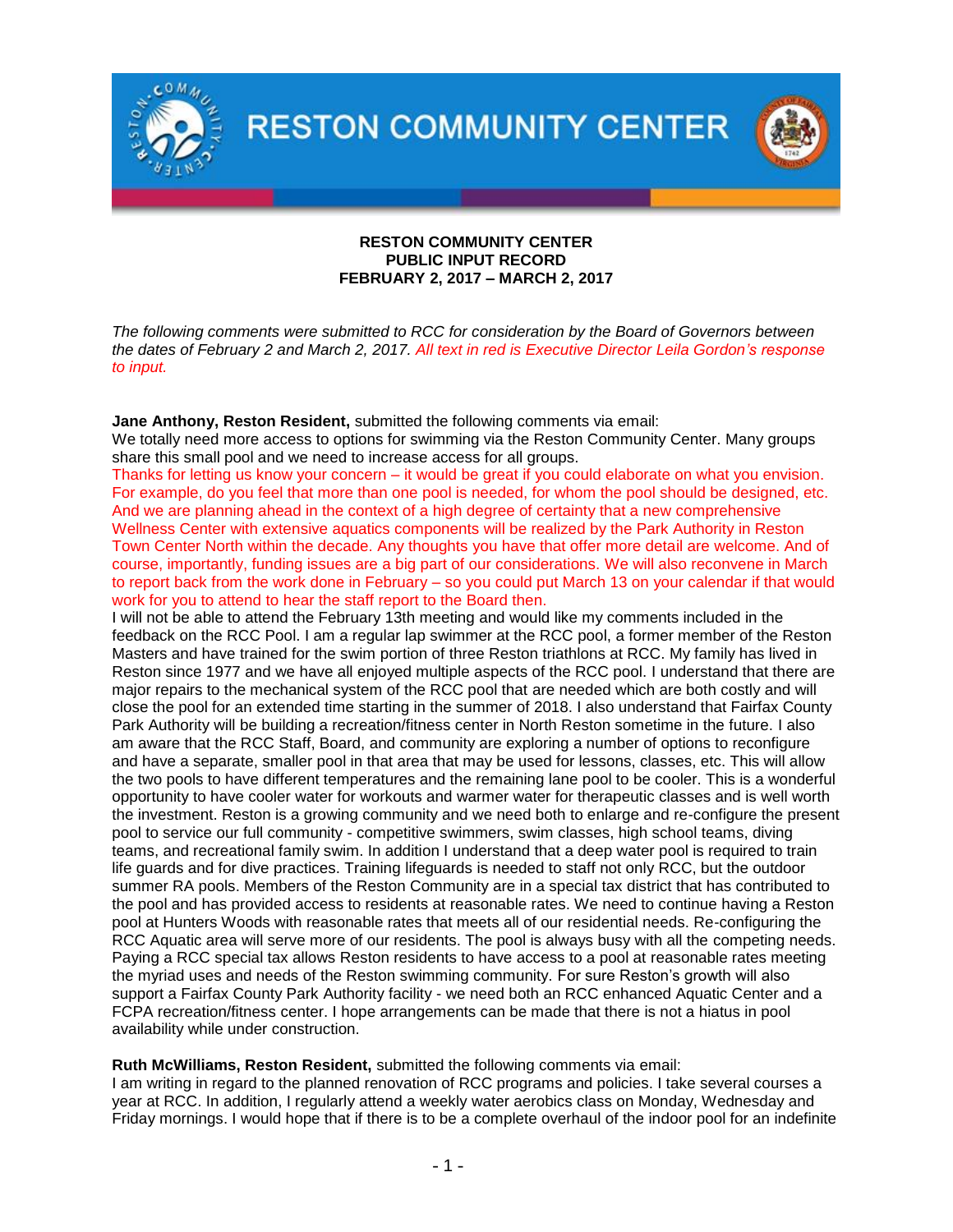period of time that there will be sufficient attention paid to an alternative to the RCC water aerobics classes at a comparable price at a nearby pool. I will be following this with great interest. Thank you for sending us your thoughts. Regarding the closure period for RCC's pool – we have to replace all the pool's major systems in the coming 12-18 months. If all we do is replace in kind, we will need to close our facility for about 4-6 months. If we pursue a path that will allow us to significantly improve the pool facility through renovation, our current estimate is that it will require 12-18 months of down time. Either path will require that we attempt to work with our community partners to have our patrons accommodated. As in past lengthy facility closures, our efforts will entail patrons temporarily using Park Authority, Reston Association and/or YMCA pools. We won't be able to control for the pricing in those environments – but we will do our best to work out arrangements that will be easy for our patrons, and we will endeavor to give our patrons as much lead time as we can to make their plans. Please let us know if you plan to attend next Monday; in either case, we will include your message in our record of feedback to our planning.

# **Judith Newman, Reston Resident,** submitted the following comments via email:

I am a senior with spinal disease and chronic pain. I use the pool every day for exercise to maintain strength and flexibility. I realize that work is needed on the pool, but I am hoping that closing the pool won't be necessary. If closing is needed, please limit the duration. I'm so grateful for the wonderful benefits of the community pool and the staff who run and maintain it.

Thank you for sending us your thoughts. Regarding the closure period for RCC's pool – we have to replace all the pool's major systems in the coming 12-18 months. If all we do is replace in kind, we will need to close our facility for about 4-6 months. If we pursue a path that will allow us to significantly improve the pool facility through renovation, our current estimate is that it will require 12-18 months of down time. Either path will require that we attempt to work with our community partners to have our patrons accommodated. As we have during past extended closures, that will entail working out temporary use of Park Authority, Reston Association and/or YMCA pools. We won't be able to control for the pricing in those environments – but we will do our best to work out use that is as affordable or close to our pricing as we can achieve. And we will endeavor to give our patrons as much lead time as we can to make their plans. Please let us know if you plan to attend next Monday; in either case, we will include your message in our record of feedback to our planning.

**Susan Meeks-Versteeg, on behalf of Reston Chorale,** submitted the following comments via email: The Reston Chorale would also like to hear about the status building a performing arts center in Reston. Thanks for your RSVP. Attached is the Strategic Plan Update; we will discuss briefly where we are on the performing arts venue front on Monday.

## **Kendall Jamison, Reston Resident,** submitted the following comments via email:

I take water aerobics and find it essential to my health and wellbeing.

I went to the meeting Monday night. Below are several comments and questions:

- 1. I echo the many comments about the essential nature of the shallow and deep water aerobics. I am 69 and, after a land exercise injury, osteoarthritis in my right knee abruptly curtailed my ability to walk even short distances. Water aerobics have enabled me to gain strength and endurance while my knee was healing. I need to continue this work as I will continue to have some level of pain and disability for the rest of my life. My quality of life is greatly improved because of water aerobics.
- 2. I believe your staff may have confused the MS and ARTHRITIS deep-water classes, which have limited enrollment, with the 8am & 9am drop-in, deep-water aerobic classes. We need lots of different water aerobics classes.
- 3. I want to echo the need for both depth as well as graduated shallow WARM water.
- 4. Clearly plan 2 gives the most flexibility for years to come.
- 5. It was clear at the meeting that there is a constituency for a cooler pool for laps and some graduated depth in that cooler pool. The teaching steps are very desirable in the warm pool.
- 6. Please add 1-2 ramps in the warm pool.
- 7. What is the depth in the therapeutic pool?
- 8. What is the goal of the therapeutic pool? It does not seem big enough for physical therapy or a class.
- 9. If work on one pool at a time in Plan #2 saves time, will it save money because construction costs can be staggered?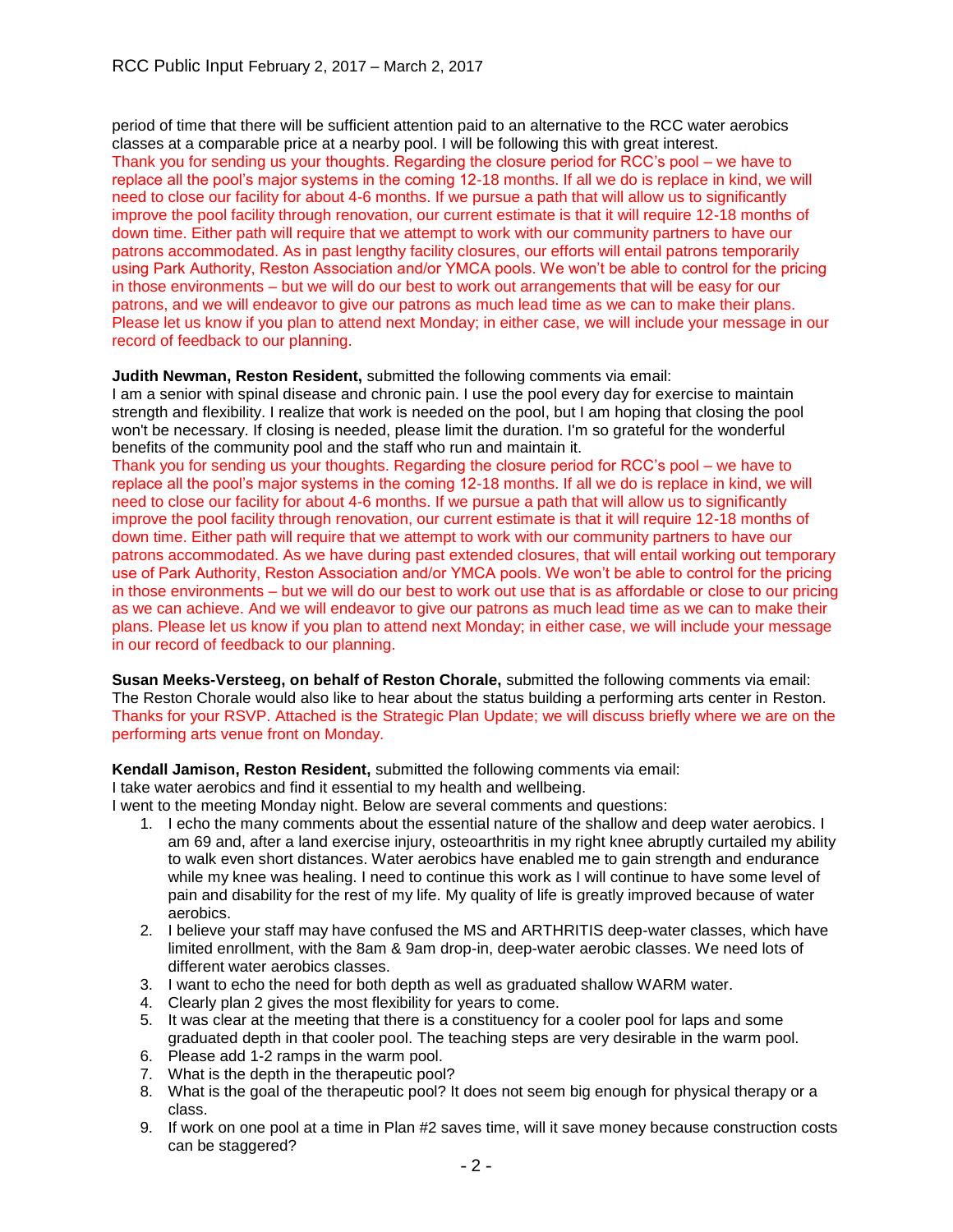- 10. Where will the money come from?
- 11. Please make sure the floor tiles in the dressing rooms and around the pool are SAFER. Check out sport and health at Reston for attractive, simple use of tiles and paint.
- 12. The family room in the Women's locker room is a GREAT idea.
- 13. The Women's locker room needs to be the larger space. Men are much quicker and more agile in changing. They spend less time there and use less room.
- 14. There need to be more showers in the Women's space. Women are more cognizant of chlorine.

**Sumi Vintimilla, RSTA Winter Swim Program Chair,** submitted the following comments via email: I'm in charge of RSTA Winter Swim. We are very happy to be able to use the pool at RCC and we appreciate your strong support for us. Unfortunately, I won't be able to join the meeting on Monday, but could you please send me a copy of what you share at the meeting? You can send to this email address or you can leave it at the front desk at the pool because I go to the pool every Tuesday, Thursday and Sunday. Our Vice President will attend the meeting, so she can speak out for RSTA, but as RSTA Winter Swim Chair, we are very happy the way it is now. We would like to have lap lanes, so we can have the efficient practices. Preferably, not have a (b)each entry and have a deeper diving well. If I understand your message below correctly, you are indicating your preference for a lap lane-only

configured pool without two features: beach entry or a deep end. We will incorporate your input below to our record of feedback on the pool issues. I am attaching the updated RCC Strategic Plan. The materials distributed at the meeting Monday will be posted to our website following Board approval of the committee meeting minutes at their March 6 meeting. You will be able to then access them on our website. They are not distributed or official until the March 6 meeting timeframe. What I meant is no beach entry, but nice to have a deep end for diving.

**Denise Kelly, Reston Resident**, submitted the following comments via email: Like many seniors I have been coming to RCC drop in classes for decades, and have paid the small district tax to Fairfax County. If the pool does close for a while, I want to be sure the alternative accommodations will be built into the Strategic Plan, and that Seniors will not feel any financial burden. These Senior drop in classes are aerobic and essential for good health. These are the only aerobic opportunities most of us can afford.

Your input below will be included in our records of feedback. We will be exploring the RCC Strategic Plan on Monday as well as the future of the Terry L. Smith Aquatics Center. Whenever we have closed for an extended period of time, we have tried hard to create alternative arrangements with our colleagues at Reston Association and the YMCA to allow our patrons to access their aquatic facilities. We are mindful of how economical our facility and programs are for our patrons but we can't dictate that other facilities use our pricing. In the past, the Y in particular has been very understanding about our patrons' needs and I have no reason to believe they won't be in the future.

## **Julie Gray, Reston Resident**, submitted the following comments via email:

I have read your strategic plan, and have a few questions: What does RCC plan to do to achieve its goals? You document past communications and other Reston organizations, but do not describe what you would like those relationships to look like, or what desired outcomes you would like to achieve. A good strategic plan covers budget as well, and addresses how spending will be used to achieve stated goals and desired outcomes. There are a lot of community resources in Reston, which are currently diluting each other by competing for resident time and attention. The Reston Community Center can add a lot of value by connecting the school system, Reston Association, Reston Town Center, the Nature center, Fairfax County government, police departments, YMCA, Girl/Boy scouts, Cornerstones, and local companies, religious organizations, and non-profits. I might suggest a starting point would be single website that pulls information from all community resources - trail maps, calendars, policy documents, contacts, etc. For example, a searchable, filter-able website with schedules, cost, ages, location, etc on all the available summer camp options (or after school programs, swim lessons, holiday events) in Reston would be tremendously valuable. I had also hoped that the RCC strategic plan would clearly prioritize equal access to all community resources, and discussed how this would be achieved. I appreciate the opportunity to contribute ideas, and hope to meet you at the meeting on Monday.

Thanks very much for your feedback. Strategic Plans come in many different formats with varying degrees of specificity. We are comfortable that the inter-related materials we produce reflect the balancing of ongoing core mission-related programs and services and the initiatives we take in furtherance of our strategic vision. I am happy to discuss details with you. Achieving a merge of all the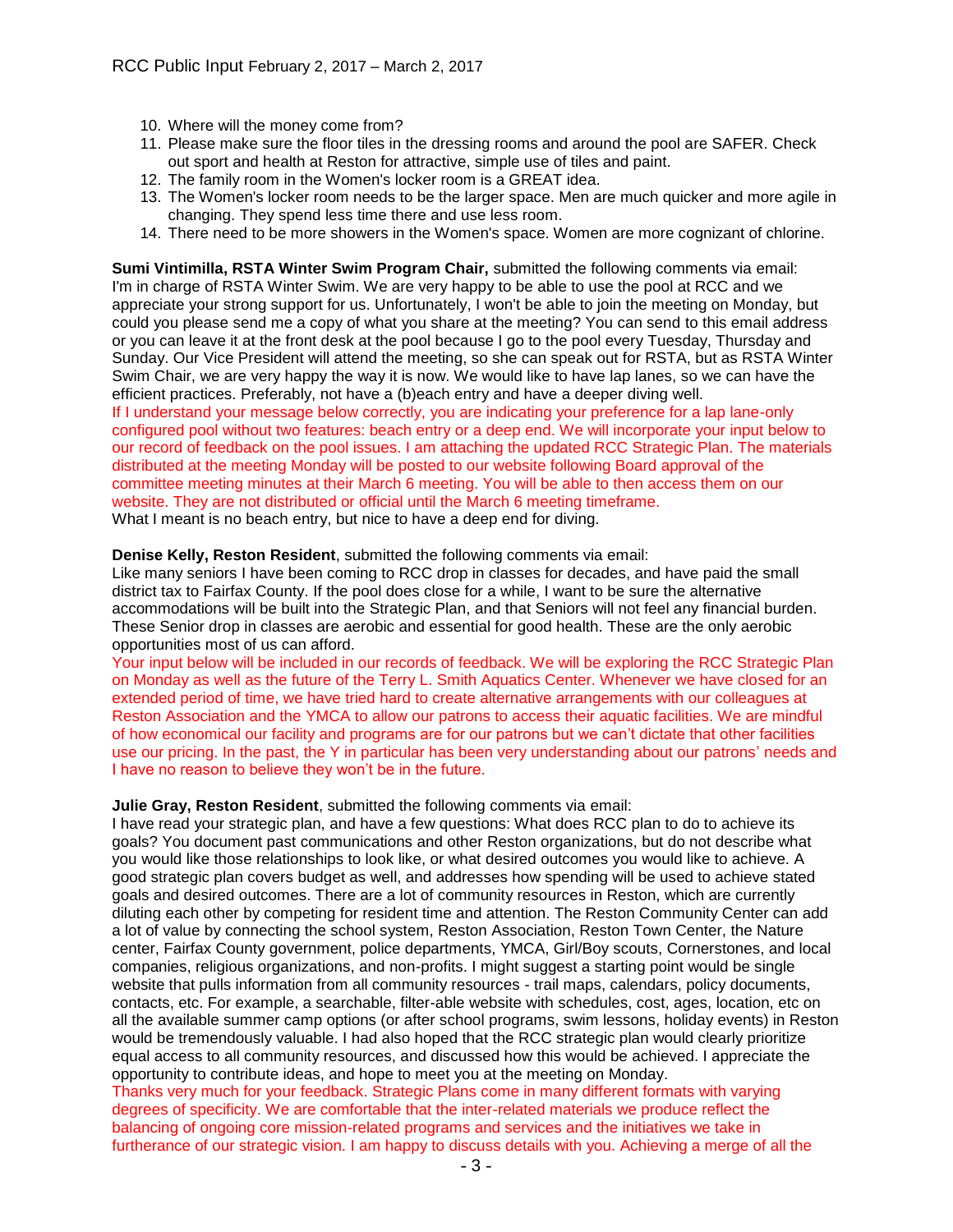information you list in one website would be a daunting enterprise and such a website would be very challenging to maintain. We are committed to supporting a calendar on the web that contains major events of community interest and that seek a broad audience. We can see how that works and build upon it. Our organization and the others you cite do work collaboratively to achieve the goals you mention. Our latest focus is on doing so in the Reston Opportunity Neighborhood undertaking which is just beginning. I am very hopeful that will produce strategies for achieving the access for youth and families that you describe. I look forward to meeting you on Monday, Julie!

## **Estelle Guttman, (residency unknown),** submitted the following comments via email:

The pool, as it is configured, works well for so many people. Please don't fix what isn't broken!! If it needs repairs, then do it in the summer when the outdoor pools are open. Closing the pool for a year or more would be severe hardship for all those who use it regularly. The pool is used all day long by many, but it it's never too crowded. We don't need a second pool. I have been getting my only exercise in the pool for more than 20 years. In fact I started using the pool so long ago that for years I paid only \$17 for 20 visits. More than one doctor has told me the best exercise for my body is in the pool. For years I took classes. But now I put my old arthritic body only in the deep water where there is no bouncing on the floor, and no stress on the bones and joints. I can move my body in water in ways that I cannot on land. Working out in deep water is the best medicine for the bones and joints. Please don't take it away. The Hunters Woods pool is one of the best benefits of living in Reston.

Thank you for sending me the note below. I appreciate very much how passionately attached our patrons are to the Terry L. Smith Aquatics Center. Regardless of which path we determine to take, the pool complex will indeed have to close for a substantial period of time to – at a minimum – replace the aging systems that have outlived their capabilities. We anticipate that work will require a minimum of 4-6 months. We are investigating the potential to use the funding for replacement of all the pool systems to explore a more thorough renovation project instead to make the pool more useful over a longer period of time. Your input will be included with the feedback we receive this evening and beyond as we formulate the best approach for achieving the outcome that will best serve our patrons and community.

**Margaret and Tom Carter, Reston Residents,** submitted the following comments via email: We strongly oppose any proposal that would decrease the discount given seniors who attend aquatic programs at the Reston Community Center. As you know, the duration of each session of our class (Aqua Burn) went from four weeks to three weeks at the beginning of 2017, which constitutes an effective increase in fees per session of about 25 percent. Add a reduction in the senior discount on top of that, and I fear that you will see seniors opting against taking this and other aquatic classes. (And, we should point out, Aqua Burn and the deep-water water aerobics class that immediately precedes it on Mondays and Wednesdays, whose attendees also are primarily seniors, recently had a five-month hiatus when a qualified instructor could not be found.) To us, it appears that the Reston Community Center is attempting to balance its budget on the backs of seniors. That is not right. We have been loyal patrons of the Aqua Burn class for over seven years. While younger attendees have come and gone, a dedicated core of seniors has continued, session in and session out. Again, we oppose any decrease in the senior discount.

Thank you for sending your thoughts regarding our planning. We have for consideration this evening a pricing approach to achieve consistency and equity in our discounting practices across all our programs whether in the water or on land. The proposal will shift the cost of the registered aquatics classes for seniors by \$1.17 per hour for seniors. This is a proposal that is not being presented to balance our budget on the backs of seniors, but rather to bring the aquatics programming into alignment with all the rest of the programming offered by RCC. Across all the programming offered, we are trying to achieve broader choices and participation and to maintain pricing that is as neutral as possible in its impact for seniors currently involved in our programs. We embarked several years ago on a gradual phasing and adjustment of pricing to bring our overall agency cost recovery to a level that would put our core budget back in balance. We have moved from a cost recovery percentage overall of about 12-13 percent to cost recovery that is about 15-16 percent. The RCC financial policy is to achieve cost recovery from fees that is no more than 25 percent of our operating and personnel costs. By comparison to the Park Authority, Reston Association and the Y, our offerings remain substantially lower in price; for seniors the costs are even more significantly lower. We very much appreciate how important the programs we offer are for our patrons - especially those who may be challenged economically to balance all their financial needs with their recreational and fitness needs. Your input will be included in our records and carefully considered as we investigate the best strategies to achieve our goals. Thank you very much for taking the time to send it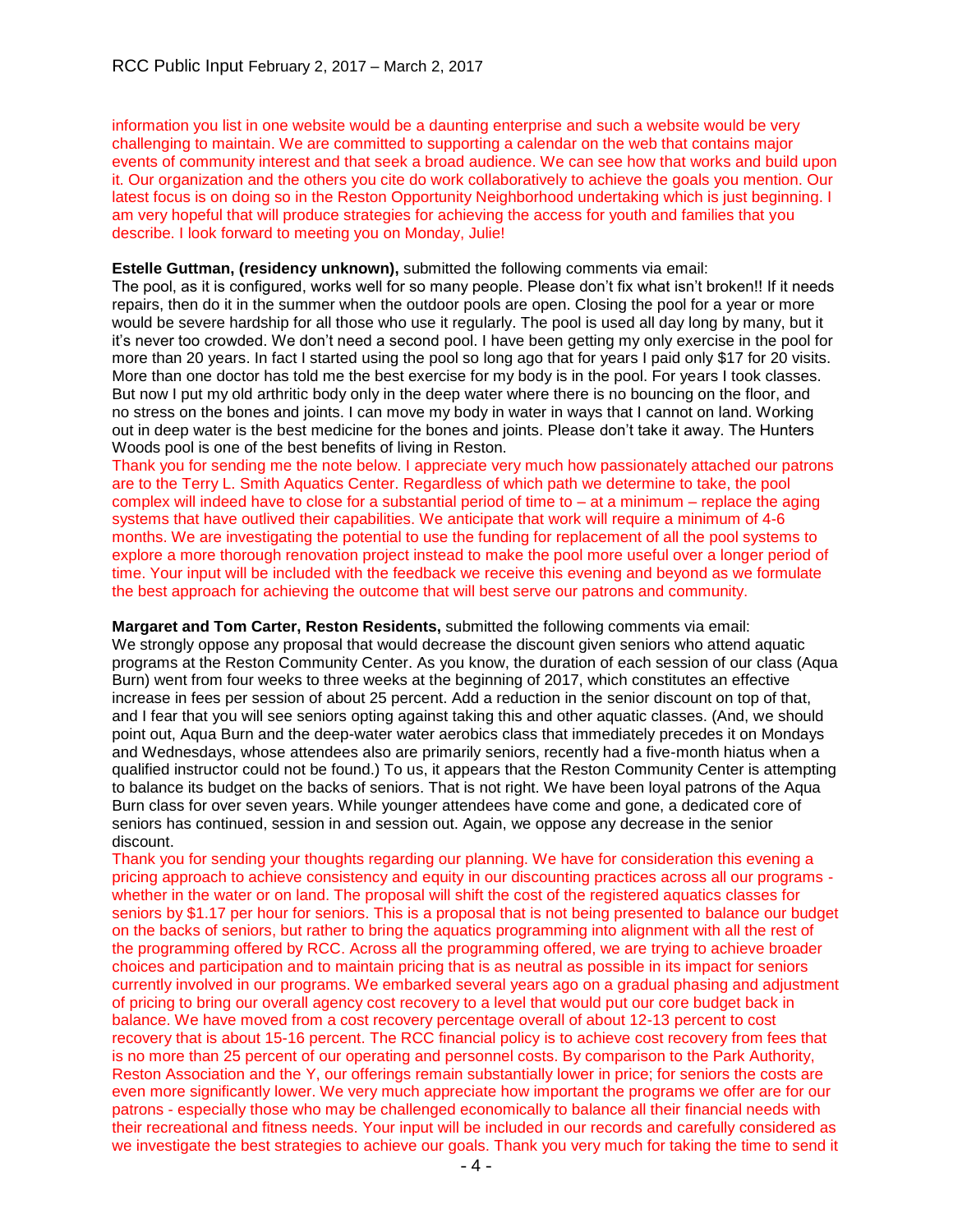to us and you can look forward to results of our explorations being further discussed on March 13 when staff presents recommendations to the Board for upcoming FY2018 and FY2019 planning. That meeting will occur at the same time in RCC HW.

#### **Denise Hogan and Robert Goudie, on behalf of Reston Town Center Association,** submitted the following comments via email:

On behalf of Reston Town Center Association (RTCA), we wanted to write in connection with Monday's public meeting to thank you for another strong year of partnering together to deliver quality programming for our community. As in years past, RCC's participation in our weekend children's activities in the park, and your invaluable sponsorship of the Northern Virginia Fine Arts Festival (a core community event at the Town Center), were deeply appreciated and valued. Seeing the smiling faces on the hundreds of children who show up for the weekend events, and watching the typically tens of thousands in our broader community who interact with the over 200 artists from across the country who are part of the fine arts festival, tells all everything you need to know about how successful these partnerships have proven. And we were especially pleased, with your help, to bring back to Town Center for a "Night of Dance" two of the ballet troupes you had so thoughtfully selected for site-specific performances at the festival (those performances were, sadly, rained out on festival weekend). The "Night of Dance" was so beautiful and drew such a nice crowd – well over 300 for the performance at the Patrick Dougherty sculpture and a large gathering at the Reston Rondo sculpture as well – that this may well be something we want to consider on a more regular basis going forward. But this past year also marked and expansion of our partnership with the addition of the new chamber concert series with the Shenandoah University Conservatory (SUC) on Sundays in July the park. The five shows were a terrific success, averaging around 200 attendees. Thanks to RCC's relationship with SUC, we have created not only a unique, openair event, but one of unrivaled quality. And we are very excited that our teams have been able to work together to expand this to nine shows with SUC this coming summer! We have every confidence that over time this is going to grow into one of the most anticipated cultural events on the local calendar. So we write to thank you not only for past successes, but for being creative and collaborative with us in thinking through new ideas, like the chamber concert series. The community is daily enriched by the leadership you are providing. We are looking forward to another highly successful year together of delivering quality programing for our community.

Thanks Denise and Robert for your thoughtful and kind comments. They will be entered into our official record of input. We also value the strong partnership we have with Reston Town Center – it has helped us significantly reach out to others to "build community."

(From Denise) Thanks, Leila. As I say every year, Reston Town Center's partnership with Reston Community Center is not considered work at all but a real pleasure from the Holiday Parade, Frosty Follies and special holiday and summer performances and working with valued not for profit events. We are very much looking forward to March's "Spring Into Giving." The RCC family always goes the extra mile and with that special smile as we get our happy holiday families down the street.

#### **Robert Goudie and Lily Siegel, on behalf of the Greater Reston Arts Center (GRACE),** submitted the following comments via email:

We are sorry we cannot be at your planning meeting this evening. In lieu of being there personally we at least wanted to send you this note letting you know how deeply appreciative we are at the Greater Reston Arts Center (GRACE) for the robust partnership we have with RCC. First and foremost, we simply could not put on our annual Northern Virginia Fine Arts Festival without your Signature Community Sponsorship. This past year was a bit of challenge with the weather, but the festival remains a place where "the 'art stars' of the outdoor art fairs vie for spaces." (*Art Fair Insiders*, 2015.) Your involvement, of course, goes beyond the sponsorship and includes the incredible performance art that you deliver to help round out the festival experience. The site-specific dance performances that you have arranged for each of the past two years – and, we are enthusiastic to hear, that you will be delivering again this year! – have been nothing short of phenomenal. We are so proud to identify RCC as one of our top sponsors for this marquee cultural event. Add to this the adult educational programming that we partner on, and RCC's incredible and unhesitating support as a Platinum Sponsor of our new Biennial Campaign, and there is a simple reality that becomes apparent – a big part of our success is thanks to RCC's vision and leadership as such a strong partner. We have taken to adding the tag line "Make Art Happen" on some of our community communications. Well, RCC makes art happen! We think that what we are doing with our Destination GRACE vision is helping fulfill Bob Simon's ambition of making Reston an ever more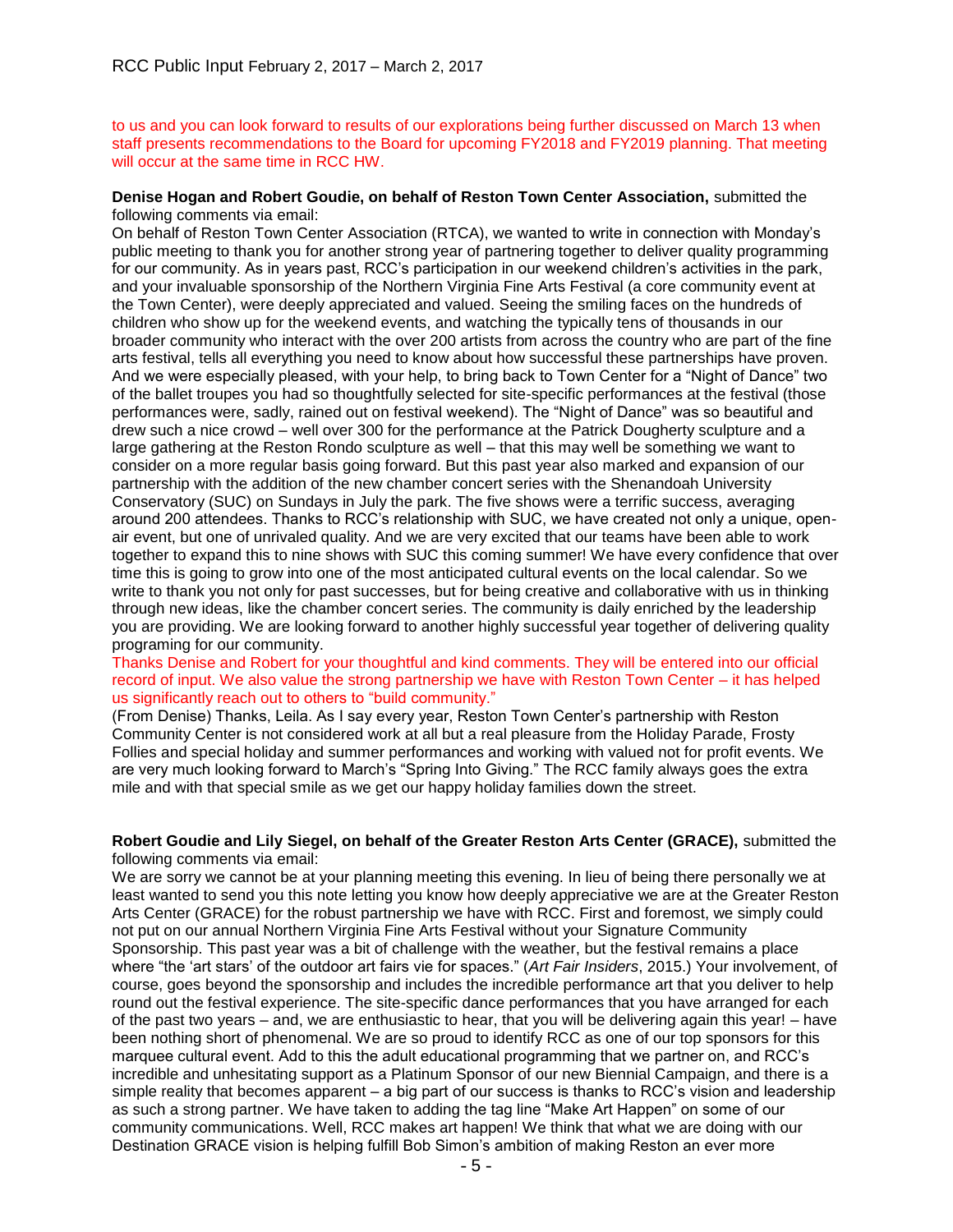complete community. It is not just that, with our partners like RCC, we are helping to create a compelling cultural proposition that will get people taking the Metro not only east but west. But once here at this destination we are transporting our audience to another, a place of wonder, imagination, and inspiration. Every year we touch more people with our core exhibition, educational, and festival programming as our Destination GRACE vision gains momentum. And that is possible in large part because we have such a strong and dedicated community partner in RCC. Thank you, and we are looking forward to another successful year of working together to Make Art Happen.

We highly value our strong relationship and continuing work with GRACE. Your organization is a real Reston treasure and we are very pleased to offer our support. All the activities you list and the everpresent beauty the GRACE gallery lends to Reston are pillars of what makes this such a special place. We consider GRACE to be a part of our arts family.

## **Luda Draganova, Reston Resident,** submitted the following comments via email

- 1.) I've been enjoying the RCC pool for many years; I like the way it looks and what it has to offer now! It's a lovely, cozy pool that serves the local community well. I come here 2-3 times a week for lap swimming and spa. If there is a need for some renovations, that's OK, but I would prefer the pool is not shut down for a long time. Regardless of the scope of repair/systems replacement efforts, the minimum amount of time we will need to close the pool next year to accomplish our minimum needs for its systems and structure is about 4 months. We are considering renovation options that extend from 4-6 months to 12-15 months. I don't want it to be turned into a big industrial/professional 50-m monster, with a lot of money spent during the overhaul and then during its maintenance! If there is a thought that the pool is too vacant during the day time (I like that, but I see how this can be a concern), then how turning it into a bigger pool would attract daytime visitors? So, in a nutshell, my vote is for preserving the status quo, with any required (but not drastic!) renovation. There is no consideration of installing a 50 meter pool.
- 2.) If the decision is made to perform a complete overhaul of the pool (to achieve whatever new shape and form), then I would like to know:

--What will be offered to the RA residents as an alternative during the reconstruction period? Will there be an arrangement with, say, Herndon pool to treat us as Herndon residents or to accept our RCC pool passes there? We have not initiated discussions with RA, the Y or any other pool as yet. Herndon would have no policy avenue from which to consider treating our patrons as Herndon residents or to accept our pool passes. It is highly likely that any arrangement we make will be with our local Reston partners – RA and the Y – and will be identical or similar to arrangements we have made in the past.

--What will our Reston residents' pool entrance fees be after the renovation? Fees to use our pool will continue to rise gradually to attain the level we are targeting – (no higher than 75% of comparable Park Authority fees). We won't know precisely the fee schedule we will reopen with until we are closer in time to that date. It will however continue to be the case that our fees will remain substantially lower than the fees charged by other public facilities as a consequence of the tax paid by Reston property owners. Regardless of the scope of replacement undertaken the pricing will continue to evolve in this fashion.

3) I would like to be added to the distro list of people that you inform of any decisions/changes regarding the pool. If such a list does not exist and will not be created, then please let me know how I can stay informed regarding this matter - decisions, future meetings, etc. We are happy to add you to our distribution list.

Thank you for your note below; if you would be kind enough to provide us with your residential address, we will include it in our records of feedback/input to this issue. We will also add your email address to our distribution list for notice regarding upcoming meetings to consider the aquatics facility capital projects issues. I have inserted some responses in the message below in red. (Report note: comments included in red ABOVE.)

Thank you so much for taking the time to write a prompt and thorough response; I appreciate it! I had a chat today with a participant of yesterday's meeting, so I have some idea what options were discussed. Some comments: I would hope the necessary renovation (at least - the bulk of it) will start when the RA outdoor pools are open. (Is this what you meant by the partnership with RA? I believe, they don't have any indoor pools to offer.) In this case it would be really nice if the RA summer season is extended by a couple of weeks: recently the first half of October has been very mild and warm! As for the Y, that would be helpful if there is some deal with them for the after-outdoor period. I am not aware of similar deals in the past, so cannot comment on that. Thanks for adding me to the distro list.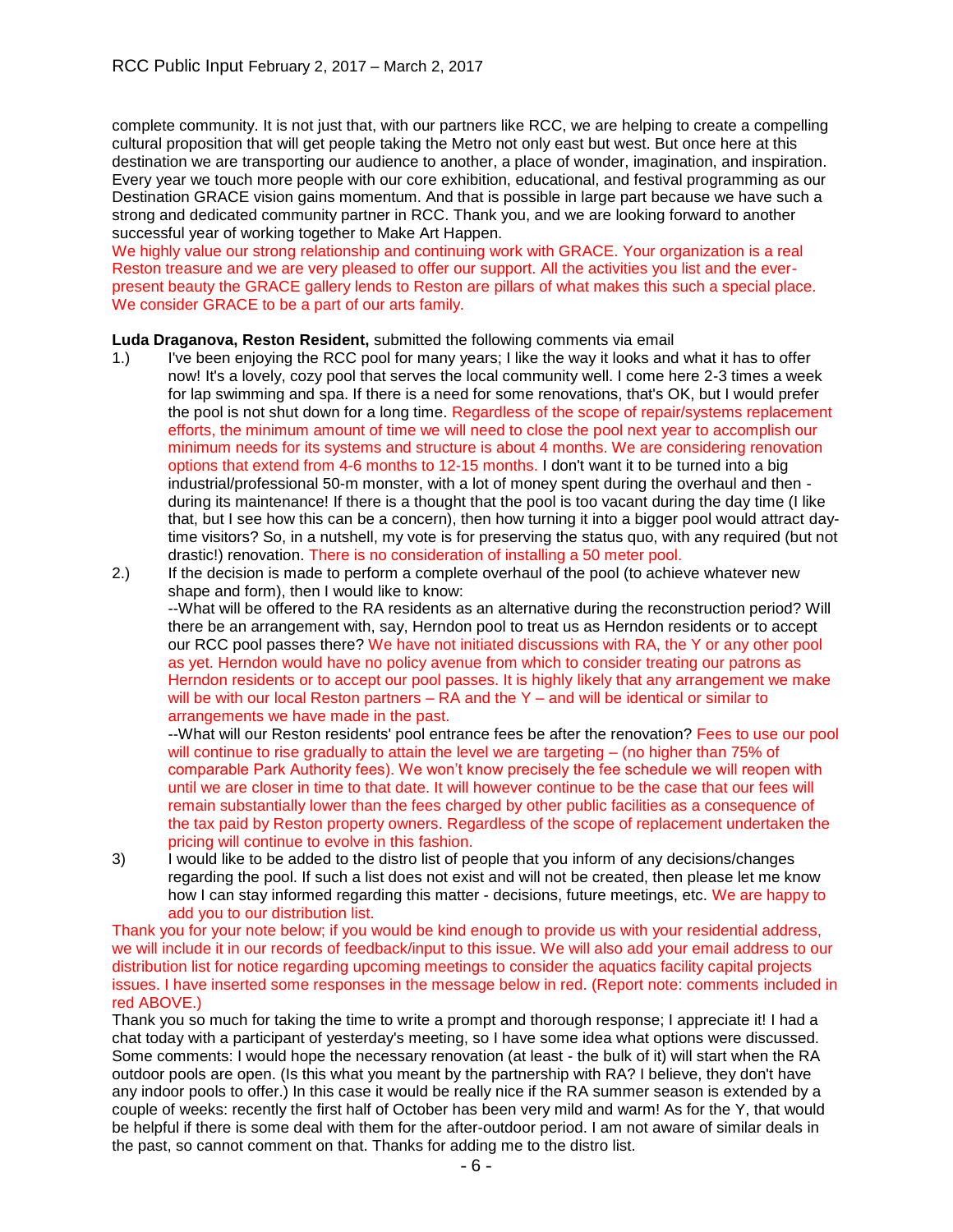Yes, we are targeting the start of the work for the start of the swim season outdoors. I will keep your ideas about the October season in mind when I talk with RA. Thanks very much for your input and we will keep you posted on the upcoming meetings

**Sandra Helig, Reston Resident**, submitted the following comments via email:

Maintaining a senior/handicapped / disabled accessible pool and water activities for health and wellness. I am a long time resident of Reston (1988-current) and have used the pool at various times over the years for health and/or rehabilitation.

In years past, when employed full-time, I used to swim laps during my lunch hour or after work on occasion (I had school age children at the time). Currently I attend the Mon, Wed, Fri water aerobics classes which are held in shallow-to-shoulder-depth water and sometime include suspended/supported exercises in the deeper part of the lap lanes. I also swim laps after the class and on occasion will come to just swim laps. I prefer the drop in classes where I am not signed up for/ committed to-- sessions of classes where I may not be able to attend every class for one reason or another.

I have, in the past, registered for evening water aerobic classes in the diving well but prefer the drop in for morning classes.

# Regarding the demographics of pool use:

AGING IN RESTON!!: I am one who is aging in Reston. I have osteoarthritis and must have the water exercises as regular stretching, & mobilization of my joints. The guided classes are structured and moderated by a very well qualified instructor (Maggie). When I don't include water low impact exercise, I experience much more pain and am less likely to be active outside of my home. There are many senior citizens in the classes — many who are quite a bit older than I am (66)… I have been in the 8:00-9:00- 10:00-11:00 classes — all of which are usually crowded. Some people come from the nearby Friendship House. I also see other many other senior men and women who I believe though not in classes, utilize the pool and hot tub for health reasons.

# FUTURE:

1. I hope to see the pool continue to have drop-in water aerobics for seniors and people with mild to moderate forms of disability. I appreciate the classes running the timeframe of the entire morning since it takes me time to warm up my muscles/joints in the morning (8:00 would be near impossible to get to, 9:00 doable but I go to the 10:00 class.)

2. I hope that you keep the size of the EXCELLENT and very large hot tub where there is room to walk and stand or sit without being in other people's faces. I do stretches in the hot tub. I don't care about the jets because they ruin my bathing suits but I do like that the jets are powerful when I have used them for an ailment. I don't have a usable tub at home that allows for the range of motions; the small circular one also are a joke. This hot tub gets full — other pools — even the Herndon Community Center hot tub have hot tubs that are way too small!

3. I hope to see at least three the lap lanes continue to be open throughout the day when the kids are in school and hopefully there will be one or two at any given time.

**Ms. Helig** also provided the following written comments at the February 13 meeting:

- Regarding Facility Use: Fairfax Park Authority has priced most programs out of my ability to pay. I have to exercise – I would LIKE to take courses for personal growth and enjoyment.
- Regarding Fees: When I want to bring my grandchild to an RCC class (2 under 10). I want to pay my resident fee.

Thank you very much for sharing your concerns regarding RCC aquatic facility capital projects. We will include them in the official record of input to this matter and we will include your email address and contact information to alert you regarding upcoming meetings to discuss the issues further.

# **Kim Brightwell, Reston Resident**, submitted the following comments via email:

To the RCC Board, Thank you for your service to the community! To Lisa and Michelle, who I know personally, I couldn't have any better people than you representing my interests! I attended this evening's meeting hoping to simply gather information. I raised my hand to speak out but was not called on. Still, I would like to add my voice through this email. I am in favor of providing several pools of different temperatures to accommodate different users. I would also like the option in scheme 1 or 2 to have more than 6 lap lanes. I am willing to consider creative financing even if some of it comes out of my own pocket. I swim at the RCC pool four times each week as a member of the Reston Masters Swim Team. The team not only provides a great fitness opportunity for men and women ages 18 to 86 (the current age of our oldest team mate), but it is also a 'family'. We work out to stay healthy but also to compete and to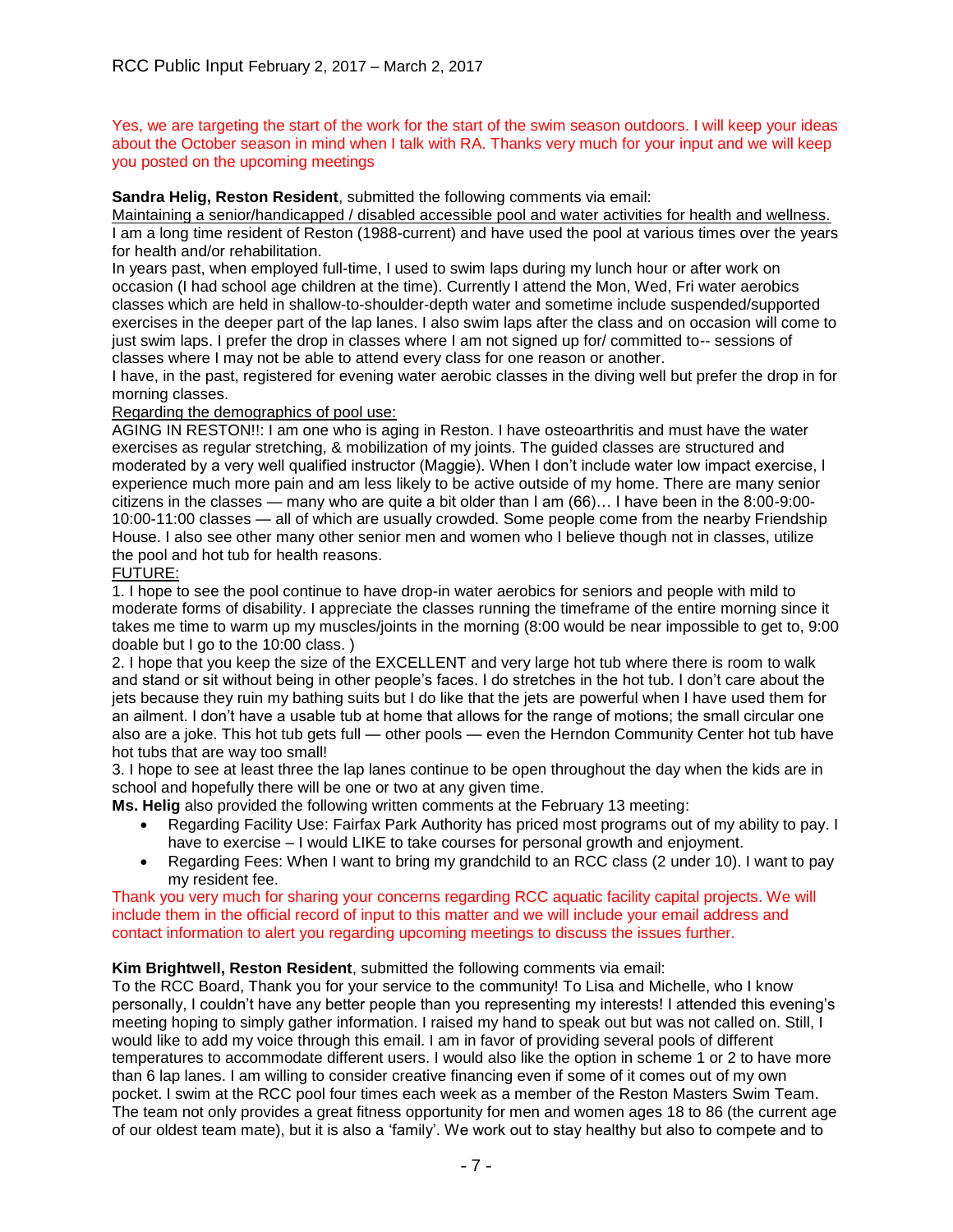work to get those 'seconds' and 'milliseconds' faster to be better than we ever thought we could be. We cheer each other on in workouts and in swim meets. We represent Reston at local meets, the Colonies Zone meet, National Meets, and even international meets. We are also a terrific group of friends who have celebrated with each other through marriages, raising children (some of whom have then swam with us once THEY turn 18!), birthdays, new jobs, retirements, yes and even deaths. The RCC pool is our home. We feel very passionate that it should continue to be so. I know that you feel that way, too. Thank you for your message below; it will be included with the official record of feedback to our work on the Aquatics facility and the Board members will all receive the entirety of that record. I am blind-copying Lisa and Michelle to share your very kind remarks regarding their service. (RCC doesn't share private email addresses of our Board members). We greatly appreciate how passionately our users feel about the pool and our intent is to restore an aquatics facility that is improved vastly but that still serves the social, recreational, fitness and therapeutic needs of our patrons to the greatest extent feasible. We will of course keep those who have provided their contact information informed regarding this very important undertaking. Many thanks for taking the time to join us last evening and going forward.

#### **Elena Simonenko, Reston Resident,** submitted the following comments via email:

I received the email below, and will try to attend the meeting on Friday, February 17th. However, I also wanted to email you my opinion on RCC program improvement, so it can be added to the agenda beforehand. I'm a resident of the Small District 5, and has been living in this area for over 10 years. As a parent, I'm really grateful to have the opportunity to enroll my daughter into various educational and development programs. However, this was a privilege when my child was 5-11yo, and then we ran into a problem that swimming classes are offered only for younger kids. Level 6 was and is the highest offered class that my daughter could attend and had to take it over and over again in order to have some swimming practice. She loves to swim and would continue taking classes, but then felt uncomfortable being the oldest kid in the group. Also, for all other programs, there is a big age gap that offers classes for ages in categories of 1-12yo, and 16+yo. As a resident and a taxpayer of the Small District 5, I would really appreciate if RCC would consider to extend programs to all age categories. In particular, I would like to see swimming classes offered on weekends or evenings for teenagers with swimming skills (Level 6, strokes or butterfly styles, etc). Also, we got an overwrite to attend art classes (16+) for my 14yr old, but the majority of people there is at 40-50th age. She attends the classes, but not so enthusiastic to be not around her peers. All in all, please consider to add programs for teenagers!

Thanks very much for your suggestions and ideas below. And I apologize that there was confusion regarding the date for our Community Engagement meeting – it was last night. The event on Friday is for older adults looking for new relationships – that doesn't appear to apply to you! The two dates were originally mixed up and correcting that mistake has clearly led to some added confusion. I can't win for losing! I appreciate your comments very much regarding more options for teens. That is our most challenging age cohort. You may be aware that the "adult" category of classes for swimmers begins at age 13 – not 16 – but it still doesn't address your very legitimate concern for having something available for teens who like to swim but who may not be on a swim team. I will pass this along to our Aquatics staff. I also understand your note about the art classes. We are continuing to refine our programs for arts enthusiasts and hoping to attract a broader age range to those classes. We'd love to have your daughter's suggestions for ways she would advise we reach more teens with these content areas. We will include your comments in our official record of input to our Board. If you could please provide your address for that purpose we'd appreciate it. Thanks and stay tuned—we will be hosting more meetings to discuss the pool issues in the weeks ahead.

Thank you for your prompt response and attention to this matter. I'm sorry that I missed the missing, but will try to attend the future ones. I'll double check on the swimming programs, but per my understanding, even though the adult category is 13+yo, the classes are only for the beginners. Perhaps, I'm not sure how to get onto the swimming team (would appreciate if you can provide me with some guidance on it), but it would be great just to have regular swimming sessions for teens. That you for passing this recommendation to Aquatics staff. In regard to art classes, my daughter likes pencil drawings and painting, and currently is taking an Abstract Painting class. We have teens in our neighborhood, who also like to draw, so, they might be interested too. I guess, if the class would exist or age bar would be lowered this might gather popularity among teenagers. Thank you for your efforts and I look forward to see more educational programs for teens.

Thanks very much – this is quite helpful information. Our programming team members are copied and I assure you we will explore the ideas you have presented. I also will be sure you are included in notices about future meetings. Thanks again for your valuable input!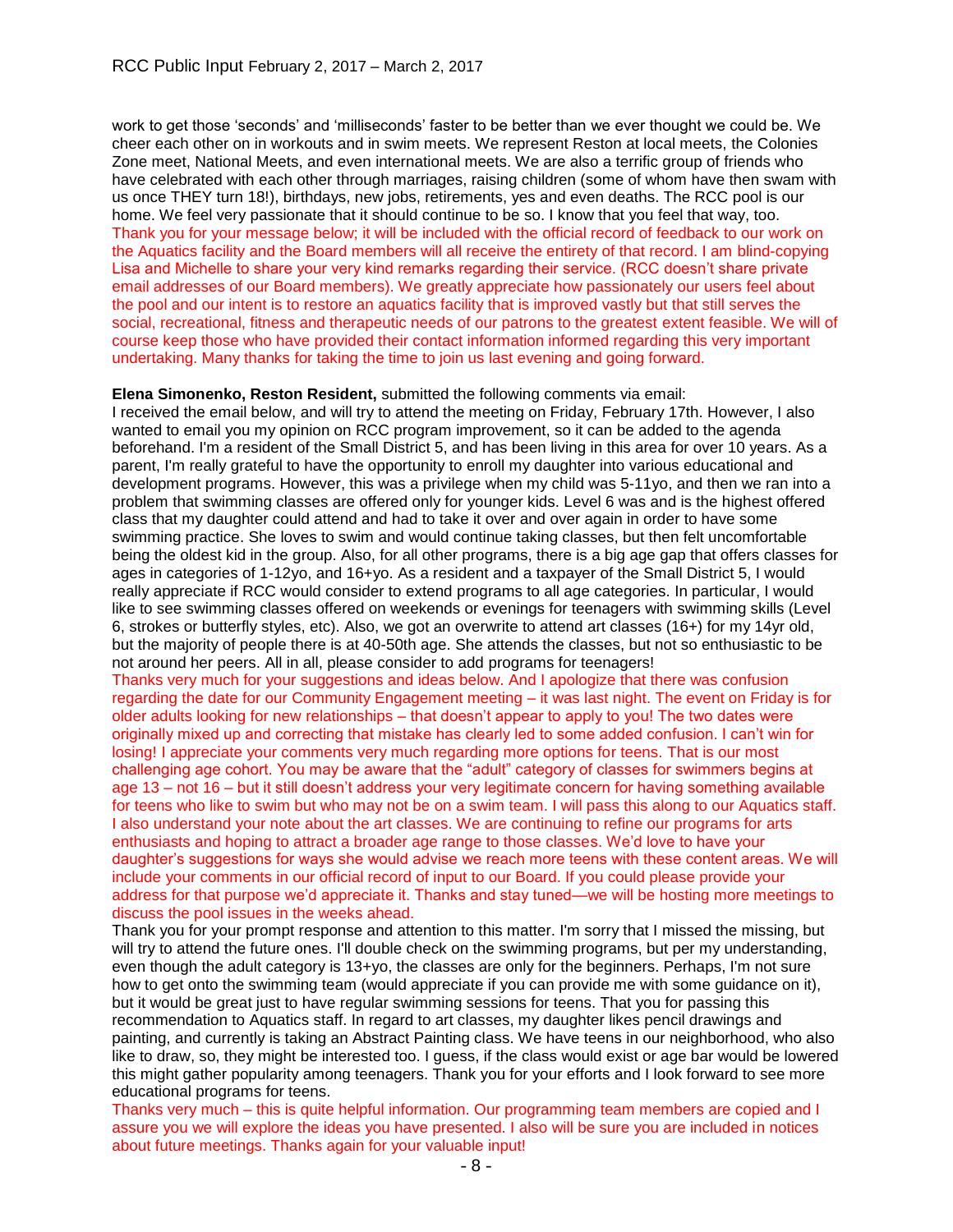**Gordon Gerson, Reston Resident,** submitted the following comments via email:

You did your usual splendid job presenting and explaining RCC's concerns and plans vis-à-vis the pool. I would like to chime in with a few comments. You presented the three possible design "solutions" as really being one (#3) due to the potential costs of # 1 and 2. Unfortunately #3 will solve your problem but not ours. I have been a member of Reston Masters Swim Team for 33 years. There are only two or three whose tenure exceeds mine. I have, as you well know, also presided over the team for a long time. Brian Evans has relieved me and is doing an excellent job. I am devoted to supporting our team and expanding our future growth potential. I think you are aware that what we (RMST) really need is the new Reston Recreation Center complete with a modern competition level pool. Until that time we need a pool that will provide us with air and water that is appealing to our members, not driving people away. We have many members who prefer swimming with us outdoors for this reason. I understand that the cost factor is what is driving you to design number three. However since there is little likelihood that would be of better value to us than the current design I think what is needed is re-focusing on the cost issue. Reston has become the home of many large corporations. I don't know how many of these (if any) have been solicited for sponsorship of a new and improved pool facility for RCC. I know that I have brought this issue up with you in the past to no avail but I want to do so again because I consider it the only real solution to the current problem. I am appealing to you not to settle on design number three but to refocus on design #2 and go find some sponsors willing to chip in.

Thank you for your super efforts on our behalf.

Thank you for your kind words; you make me blush when you butter me up! I want to assure you that I am keenly interested in achieving a new pool facility that has vastly improved water and air quality and has sufficient options for those who want significantly warmer water that we may consider the option of lowering our set point in the lap pool a bit – my hope is that the combination of these improvements and others will achieve an overall quality of improvement that is significant and that your members will find worth the investment and time needed to accomplish them. I urge you and your team members to remain engaged as we continue to explore the options available to us. I will explore the options for financing with the county as a function of due diligence—I don't have high hopes for that. Further, there are profound difficulties in this community in raising dollars for the plethora of non-profit organizations in Reston; it would be very difficult in that context for RCC – with its significant public resources – to go out and compete for those funds. And for what it's worth, the single path to facility funding these days by default seems to be the path of proffers. And there is a community "plan" in that regard that includes the Park Authority complex. We will continue to explore the optimum solutions to the many challenges having the one building, the one source of funding and the several competing audiences to serve create. I remain very optimistic that we will arrive at a good solution that you and your constituents will participate in achieving. Stay involved! Let me know if you'd like your comments below included in the "official" record for the meeting last night and our engagement on this subject. If so, just add your address by reply. Yes, please make them part of the "official" record.

Happy to do so; please send your address so we can include that too.

**Brian Evans, on behalf of Reston Masters Swim Team Association**, submitted the following comments and attachment via email (attachment included in its entirety at end of meeting report): Please see the attached letter regarding RMST, as an organization, input on the upcoming changes to the RCC aquatics facility. Thank you for holding Monday's meeting and we look forward to the March 13th meeting.

Thanks, Brian. We will include the statement in our official records and are continuing to explore the optimum solutions for the aquatics complex. We will appreciate your continued involvement in these efforts and are confident that together we will get to a good outcome.

**Laurence Paulson, Non-Reston Resident,** submitted the following comments via email: While I realize that competition and fitness users represent only part of your constituencies, the RCC pool as currently configured is less than optimal. The current typical water temperature is too high for competition and fitness purposes. The air quality has been reported as poor for many years; causing some members to quit RMST and join other teams with better training facilities. In addition, the pool size is very limiting for completion and training (6 lanes x 25 meters); 8 swimmers per lane is very crowded for a serious training workout; while all RMST members (approx. 100) do not attend all workouts, it's crowded. And there are no provisions for starting blocks, making completion not an option. While it's noted that a Fairfax County Recreation Center in Reston may occur within 10 years; and may include a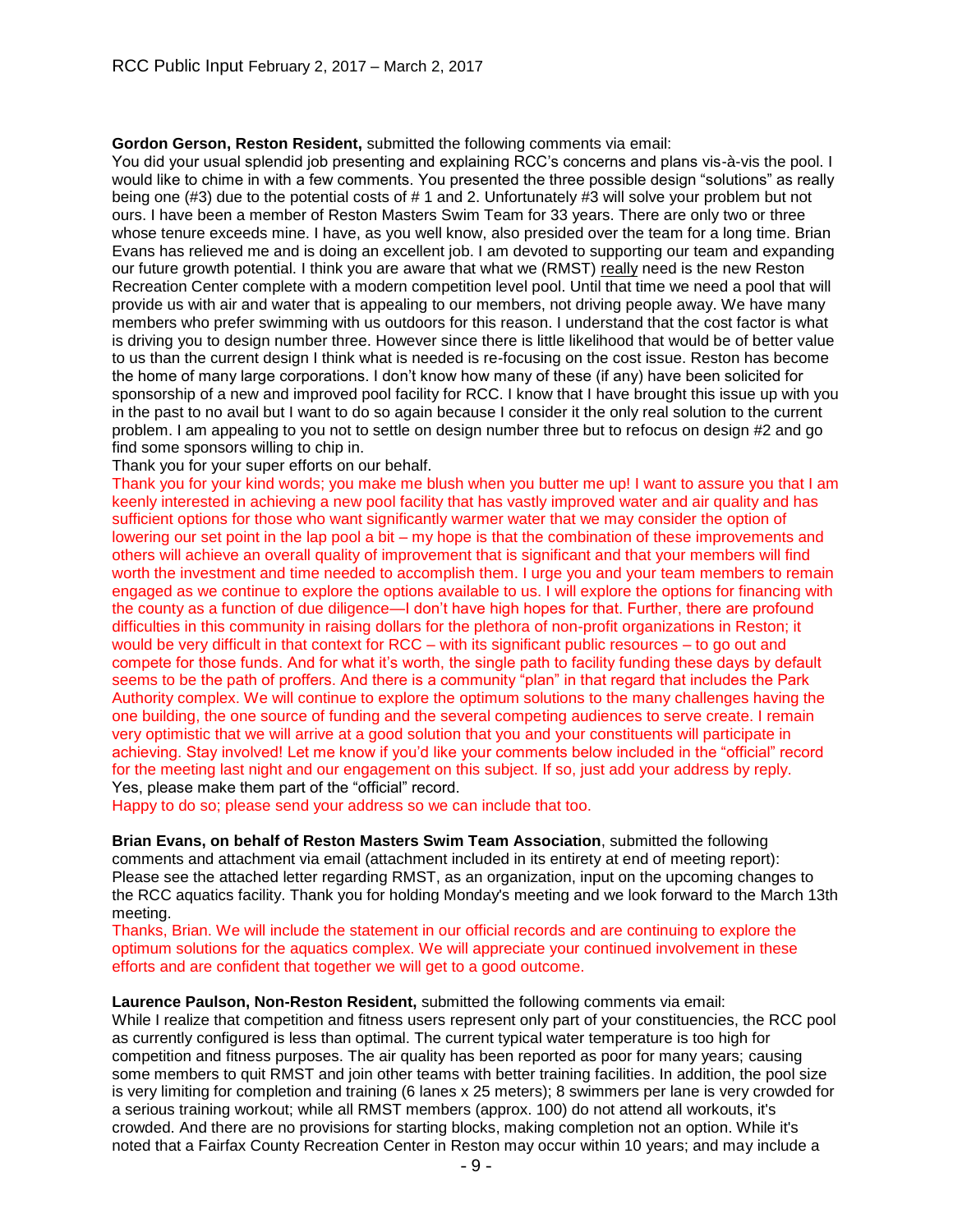true completion-level pool facility. Proposing this facility as a solution is very tentative for team-based activities and does not address issues for the next 10 years. I'm hoping this Aquatics Facility Capital Project can address some of these issues in a nearer term. – RMST member since 2003 Thank you for writing and sharing your views with us. Please (reply to all) provide us with your address so it can be included in our record of input. We will use this email address to communicate with you regarding future meetings on the issue. I assure you we are very keenly interested in significantly improving air and water quality and better-serving all our aquatics constituents.

It occurred to me last night that all your constituencies would be better addressed if you changed "Proposed Floor Plan Scheme 2" by expanding separate Lap Pool from 6 lane x 25YD to 25M x 25YD thereby providing more training space and an actual competition pool with provisions to swim both Short Course Yards (SCY) and Short Course Meters (SCM) both official sanctioned competition formats. And Scheme 2 would also provide adequate space for swim lessons in a separate pool at a water temperature warmer than Lap Pool and suitable for water aerobics and therapy. Just a thought. Thanks for your ideas, Laurence. We will include the below in our record of input.

# **Eileen Li, Non-Reston Resident,** submitted the following comments via email:

This is a short note for the board meeting held on 2/13 evening. First of all, I want to thanks for all board members and people involved with creating RCC programs for Reston community. Your efforts to the community are widely appreciated. Regarding to the proposal of new swimming pool, I would vote for option 2 with additional inputs:

1. The pool should have a separate kids area for training and practice.

2. The new pool should focus on water quality and air quality. Myself and many people I knew who have multiple physical symptoms after swimming due to high chlorine level.

3. If it is possible, RCC should consider to get one salt water pool. I understand that the salt water pool could be more expensive. However, the health benefit for the arthritis disease and beyond are huge.

Thanks for the consideration. - RMST Member

Thanks for sending us your views. Please (by reply to all) provide us your address so we can include that in our records of your input. Your email address has been added to our list to send out notice of upcoming meetings to discuss the pool further.

**Margaret Shapiro, Non-Reston Resident**, submitted the following comments via email:

I have lived 1.5 miles from Reston Community Center and enjoyed its many program offerings for the past 12 years, even though I am not a Small District 5 resident. I wanted to share my opinions on the situation with the aquatics facilities, because I feel strongly that RCC is in a position to make a big change to help the community. I owned a family-operated business in Reston for 13 years (Potomac River Running stores) and have worked with thousands of local runners and walkers in the area, many of whom I have referred to the pool facilities at RCC for training. I have used the pool for physical therapy, and my physical therapists at Virginia Therapy (partnered with Virginia Spine) have used it for rehab classes for patients. I have friends who take and teach the water aerobics classes, and my children's friends are members of the Reston Swim Team (which uses the facility for practices indoors when it's not seasonable to swim outside) and South Lakes High School swim team. I recognize that the facility is used for a variety of purposes serving many needs. Because of the disparate needs within our community, I support:

- A redesigned aquatics facility needs to address issues with water temperature and air quality. It is very difficult for competitive swimmers to train effectively in the warmer temperatures. We do plan to address water quality, air quality and water temperature. For water and air we intend to achieve far better quality than is presently the case. Regarding water temperature, we are continuing to explore how we can better accommodate the needs of all swimmers.
- RMST serves the Adult and Senior Adult populations in Reston. Swimming is a life-long sport. We need to meet the needs not just of the adults seeking warmer temperatures (for water aerobics and therapy purposes) but also those competitive adult swimmers (like myself and our large Reston Masters Swim team) who seek a productive place to train within the community. We agree.
- RCC should plan for a growing Reston population in the next several years. Since we have so many more housing complexes going in and anticipate major population growth (they've been talking about it in the schools, too), we need to have appropriate pool spaces to meet the demand. That's true, however, it's also true that many new residential buildings being built in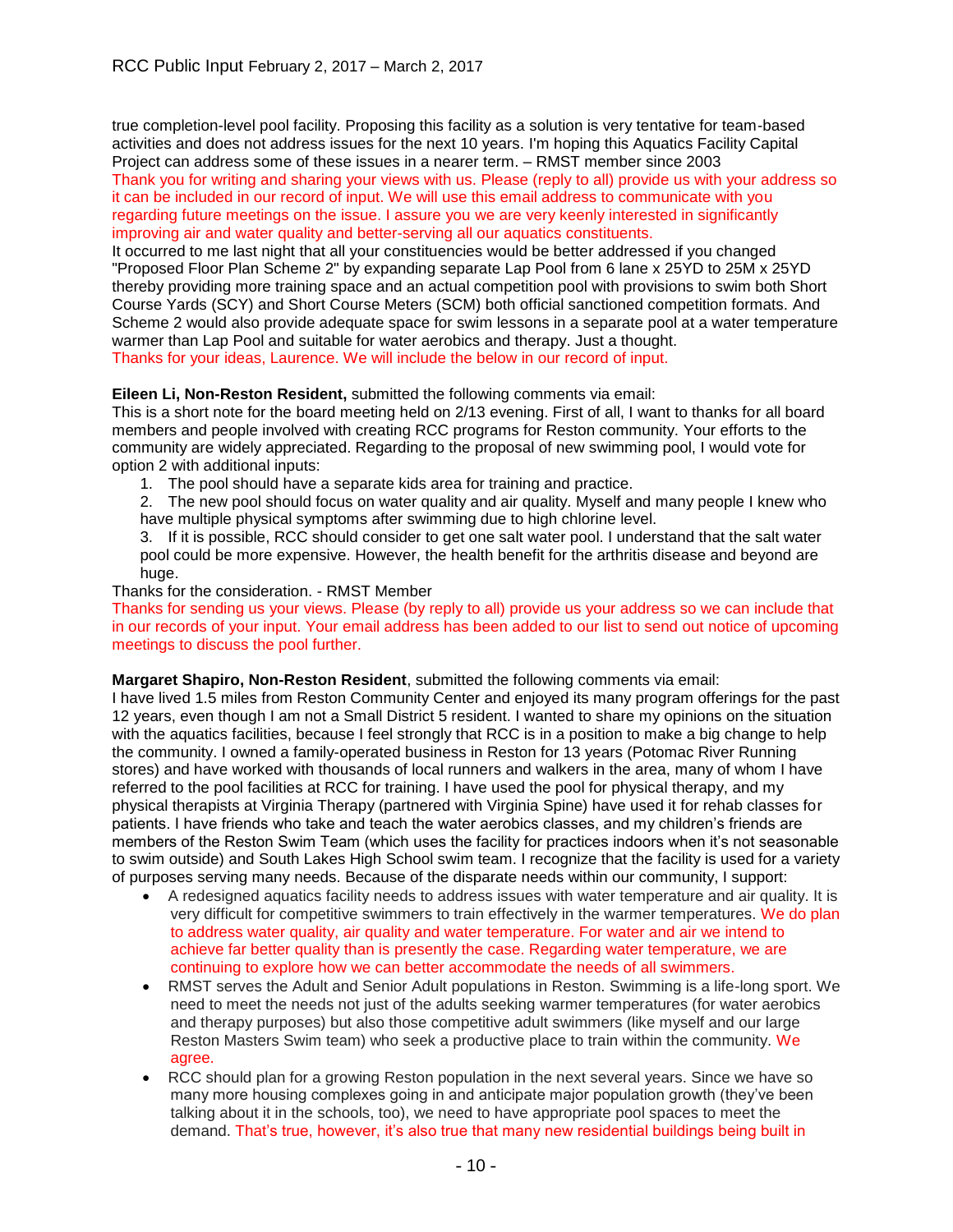Reston contain their own pool facilities. So the challenge of meeting the needs of a substantially larger population are significantly offset by this well-established trend. It's also true that a number of private sector enterprises have stepped into the indoor aquatics arena and so some demand for lessons and fitness are being met there as well. The issue of competitive context is an increasingly complicated one and one that we will be exploring deeply to assure we build/renovate in a fashion that will address needs appropriately.

 There is no guarantee a Fairfax County Recreation Center in Reston will occur even within 10 years. Offering this facility as a solution shouldn't be used as a solution for team-based activities and does not address issues for the next 10 years. In addition, Fairfax County Rec Centers are not as community-friendly as the RCC because of their prohibitive costs. People in Reston made it abundantly clear to us that they felt that the County Park Authority is obligated to provide a facility similar to others in Fairfax County to address our needs as a community. We support that and remain confident that this facility should be and will be part of the Reston landscape. That doesn't mean we will go away or that there aren't very specific Reston needs for aquatics programs that we can and should continue to meet. We are no longer operating in a vacuum however and we have to take those issues into account as we plan. It's also true that we are a multi-faceted community center with many programming and services sectors to support. That too has ramifications for our building planning.

I hope you will consider these ideas when formulating a strategic plan for the next ten years. I am a proud resident of this area and enjoy the wonderful services RCC provides. We greatly appreciate your involvement and support. We are passionately committed to continuing our high-quality and affordable programs and services for Reston. Thank you for sending us your input below. I have inserted some comments below in red. Please send us your address so we can include it with the comments record. We are continuing the discussion with the community and will use your email address to send you information about upcoming meetings. (Report note: comments included in red ABOVE.)

**Anne Delaney, on behalf of Public Art Reston**, submitted the following comments via email: I reviewed the Strategic Plan 2016-2021 and am very excited by RCC's goals and objectives. I wish to express our gratitude for RCC's support and continued commitment to Public Art Reston. I am particularly grateful for the areas of collaboration: support to community public art projects and related educational programs; public art and speakers program at CenterStage; support to present public art films program as part of the Osher Lifelong Learning Institute at Jo Ann Rose Gallery last fall; support to and presence at ChalkFest at Reston Town Center; support to promote Chalk on the Water; to name a few. It is a pleasure to work with you and RCC's staff notably PD, Kevin, Karen and Mark Brutsche, BeBe, Linda, and Gloria with whom I have had the pleasure to work over the past year. I will be meeting with PD in early March to discuss opportunities for future collaborations and programming. As Maggie Parker mentioned at the board meeting last week, we are currently working on a strategic plan for future public art projects that we plan to discuss with our founding community partners. I welcome RCC's commitment to develop a Community Calendar. We will do our best to provide updated content whenever available and appropriate. Again, I am disappointed to have missed Monday's meeting.

Thanks, Anne, for your comments below. We will add them to our records of input to our plans for the future. We too greatly appreciate the powerful and strong collaborative relationship with Public Art Reston and look forward to it continuing to contribute to the vitality of this great community we share. Warmest regards and with hope you are feeling much better.

**Norman and Barbara Happ, Reston Residents,** submitted the following comments via email: My wife and I attended the meeting on Monday night. Thank you for all your work and the great presentation. We have been using the CC pool since 1980. We swam with the Masters Swim team for over 10 years (1980 to early 1990s). When I was working, I swam at 6am. Since we are retired, we now swim three mornings a week at 7am (so that those needing to get to work can get the early times.) Our observation is that the majority of people swimming laps in the morning are seniors. And the water aerobics classes seem to be mostly senior, also. I am sure that you have the data on the demographics of who uses the pool. The major divergence in needs seems to be around the water temperature. Those of us who currently swim in the morning find it quite comfortable. If the temperature was dropped by 5 degrees, many of us would probably no longer be able to use the pool. My wife and I are in our 70s and some of the users are in their 80s. It would be a great loss to many of us if we could no longer swim at the CC. The HS swim team only uses the pool during the swimming season, whereas we use the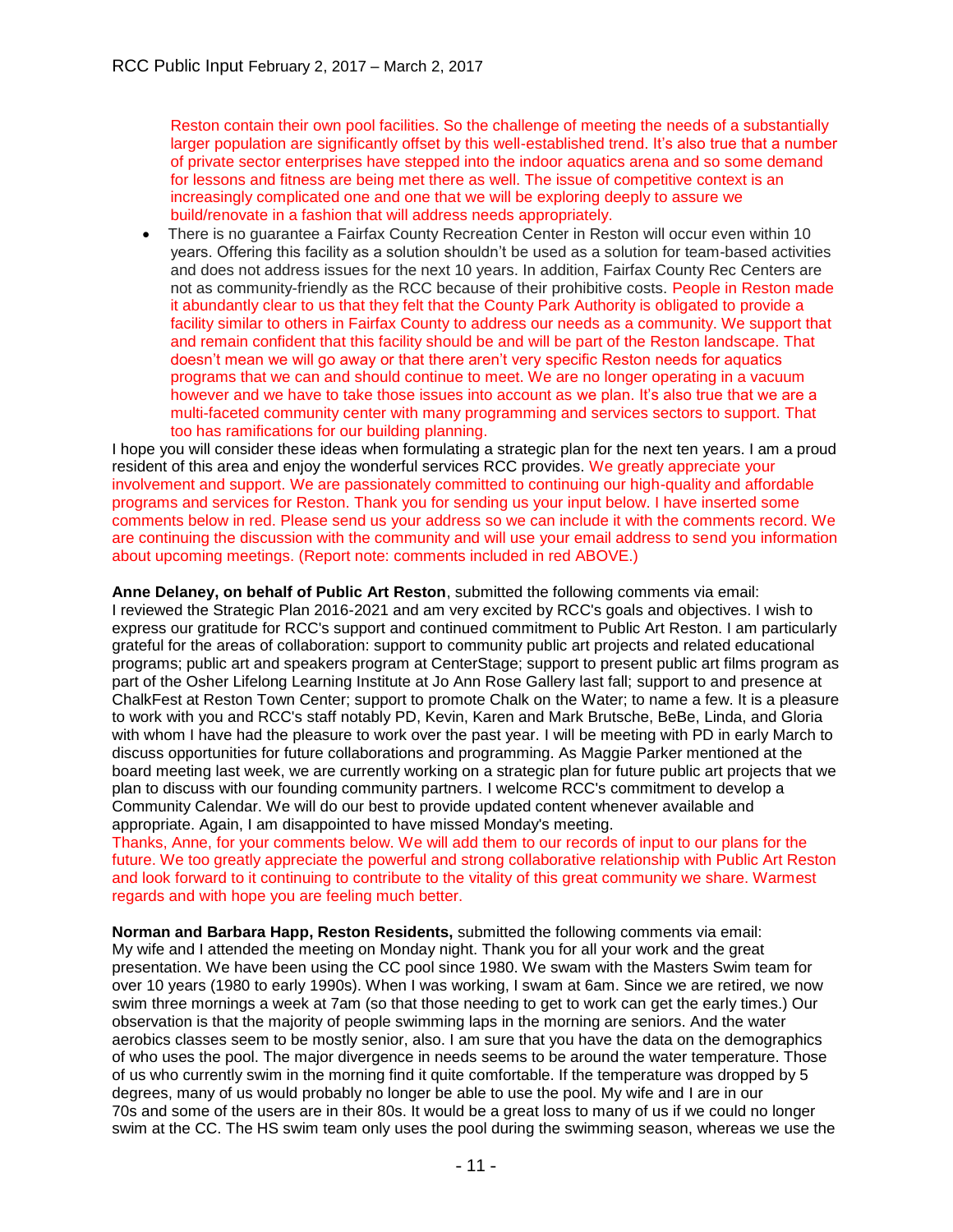pool all year round. Most year round competitive swimmers are on teams that have pool time (I assume) in pools with colder water. Providing a community resource for residents who are swimming and using the pool for health and enjoyment reasons seems like it serves a much larger segment of the community than catering to the HS swim team and elite competitive swimmers. It also sounded like the new county facility was going to fulfill the needs of competitive swimmers.

Some other minor items and thoughts:

- 1. 25 meters vs 25 yards. Having swum in the CC 25 meter pool for the past 37 years, I would vote for a 25 meter pool. However, even us old guys can adapt if necessary.
- 2. Pool usage vs time. If you Google a place of business (for example Trader Joe's), they have a chart of popular times. This allows people to visit a less busy times. Could something like this be put on the CC website?
- 3. Pricing vs usage. As an extrapolation of displaying usage vs time, a next step could be pricing adjustments based on usage (similar to the beltway toll lanes). This could be done for card holders using a computer adjustment and could help to even out pool usage.

Thank you for sending this. It will be included in our official record of input to this important discussion. Your ideas are interesting and we will look at the potential for refining our schedule/pass access and pricing. It's unlikely to be something we'd implement prior to the capital project given how long we may be closed for either systems replacement or renovation. Thanks again for taking the time to participate – we will keep you informed about upcoming meetings as the conversation proceeds.

**Lisa Groves, Reston Resident,** submitted the following comments via email and attachment (attachments included in their entirety at the end of this report):

Thank you for hosting the recent meeting on the RCC Programs, Planning, and Renovations to Aquatics. The presentation was informative, well done, and clear in message. We appreciate your effort to stay on published schedule, yet also hear attendee input and discussion. While my hand was up, I was not selected to talk before the 8 pm end-time. I write to you now to share my thoughts. I attended the meeting as a swimming advocate for all ages. I have worked and participated extensively with RMST, RSTA, and SLHS swimming. As a teen and young adult, I worked at RA pools for years. I swam at RCC when it first opened, and continue to swim there today. I commend you for keeping the facility maintained and open for many years. Unfortunately, Reston outgrew the RCC space a long time ago...and the Reston indoor swimming need continues to grow. For decades, I've seen RCC maintain a strong, ongoing tone for aquatic priorities. While RCC wants to be inclusive of all community, there is a strong priority to provide a welcoming, warm (literally air and water) aquatic facility to (1) families with young children or beginning swimmers, (2) disadvantaged, disabled or very new swimmers, (3) seniors who thrive with therapeutic, recreational, social, and affordable aquatics. RCC has also provided affordable access to community team swimming. Yet, RCC has struggled to accommodate the different needs of team and competitive training over its other priority groups. As a result, many swimmers in the community swim elsewhere. These swimmers are ALL ages - from age groupers to seniors. The swimmers who remain at RCC are strong advocates of RCC, but may still feel compromised. Competitive swimming requires lane space, non-turbulent water with gutter systems, excellent air flow and quality, low chloramine levels, excellent filtration and oxidation systems, and cooler water temps. Many Reston swimmers go to other pools because RCC cannot accommodate all needs. As a Reston team swimmer, parent, and official, I have tried to encourage changes or additions to our indoor swimming. For decades, I have heard talk of a Reston Rec Center run by Fairfax County. Now, there is an opportunity to finally build one. I sense an undertone that "team" swimming is better suited to this new rec center in North Reston. The fact that access is still at best 6-9 years away is underplayed. What should we do in the interim? We are keenly aware that our pool will remain an important resource for the entire spectrum of swimming we currently attempt to support. Our hope is to achieve a project that will considerably – very considerably – improve the swimming experience for the entire spectrum of our users. That means better "water" conditions, pool conditions and temperature experiences across fitness/competitive swim practicing, senior exercise options, lessons and social swimming uses. The fact that we have to at a minimum replace our aging infrastructure represents an opportunity to determine if we can accomplish far greater improvement with a more significant renovation project than simple systems replacement would otherwise afford us. RCC has three prospective pool renovation models, yet any significant change appears unfeasible due to funding constraints. Major maintenance must happen, but can new pool capacity really be added? Could we get a Small Tax District #5 bond referendum placed on the 2017 November voting agenda for an \$8+ million expansion? In a word, no. It requires a minimum of 18 months to do the steps required of a bond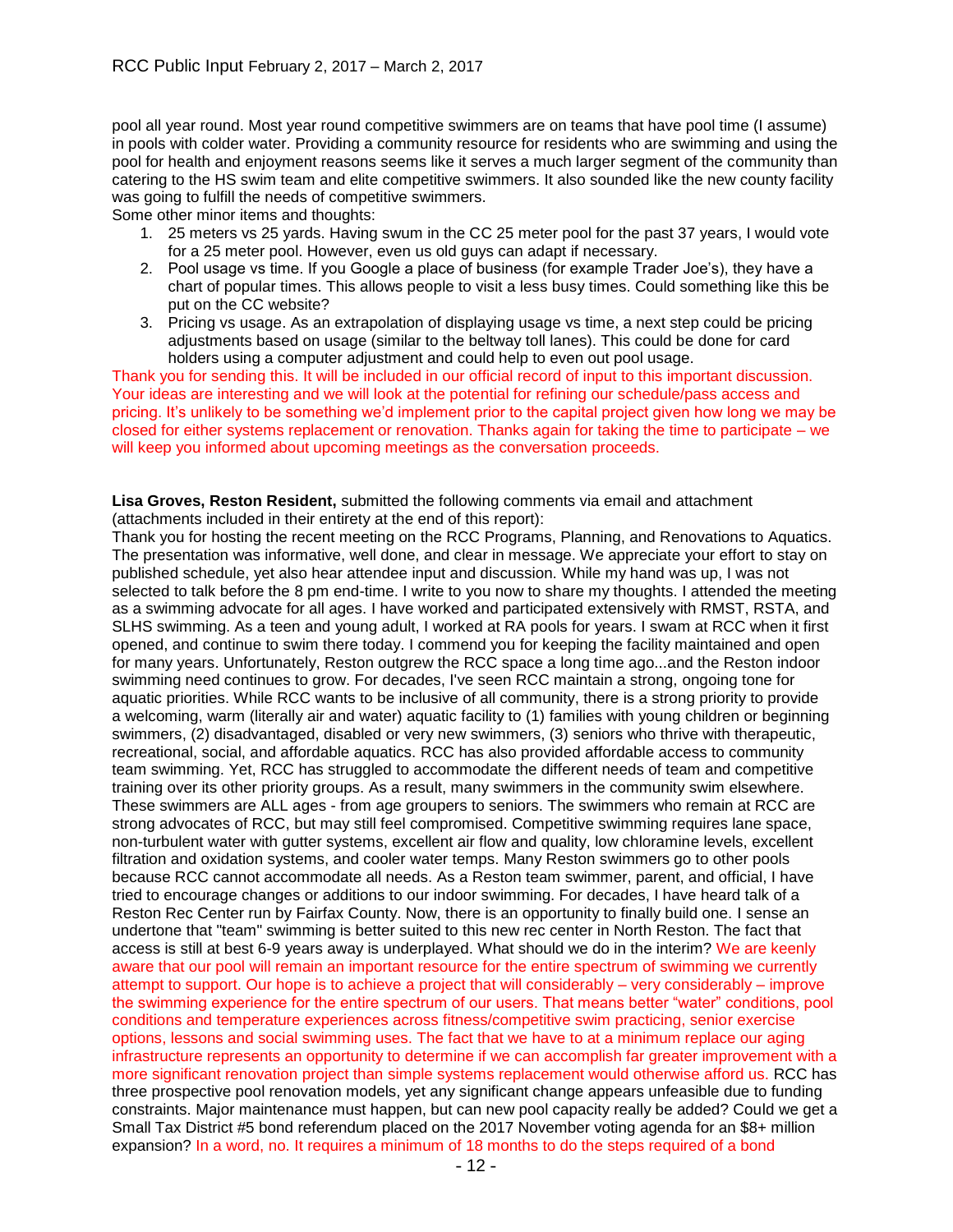question. If approved, could construction start on a full two pool model in 2018? No. How long would the facility realistically take to be operable? Are there additional parking, locker room space, and other facility impacts? In all likelihood, these would add to the timeline significantly because we are currently at capacity with regard to parking spaces for RCC users. Adding to our facility participation capacity would necessitate opening a discussion with both the Hunters Woods Village Center ownership AND with Fairfax County Government. So in addition to the length of time for the renovation (12-15 months), there would be a preliminary period to determine IF such a renovation could occur with respect to the parking restrictions – let's say for the sake of discussion – 5 or 6 months – then the 18 months to put a bond question on a ballot – now you are in 2019; you probably don't want such a question on an "off-year" ballot, so 2020. Then the construction – so you'd be at 2022. In addition to these issues, there is the not inconsiderable issue of having to replace the systems anyway – so spending 1M would have to occur. You'd lose your opportunity to spend more for a better aquatics facility and conceivably end up having to spend that amount again if we turn out to have to renovate to the option 3 standard should parking not resolve positively. There are as you can see some considerable risks involved in pursuing options 1 and 2. Leila emphasized the importance of RCC values and desires for community partnership. As another option, would it be possible for RCC to partner with RA on a (new) outdoor pool-bubble enclosure? A heated, bubble pool could be targeted for use by RMST, RSTA, SLHS and other fitness lap swimming. Could some RCC funds be considered for bubble & heating instead of going for the expansive pool expansion requiring a bond referendum? Understandably, there are operating hours and neighborhood considerations, but RA has an array of pools for exploration. Further, other constituencies might be able to participate in making this alternative feasible. We have neither discussed this internally nor discussed this with our colleagues at RA. It's a separate and equally complex discussion in my view, but we can certainly apprise RA of this interest now being expressed. Thank you again for your efforts, perseverance, and assistance. For the historical record, I am attaching two letters that I provided in years past on this topic. - USMS Swimmer with RMST; USA, RSTA, SLHS Swimming Official, Parent, Alum Thank you very much for your thoughtful engagement with our investigation of indoor aquatics options – both now and in the past. We are very aware of how important our role is to Restonians who make swimming a key feature of their personal and family fitness and recreation. Regarding some of your questions below, I have inserted my comments in red and we look forward to continuing this important dialog with our community in the coming weeks. Thank you again very much! (Report note: comments included in red ABOVE.)

## **Lucy Manheim, Non-Reston Resident**, submitted the following comments:

Thanks for the informative meeting at the Reston Community Center on February 13 and all your work putting it together. As a long-time member of the Reston Masters Swim Team, I am very interested in the future of "our" pools—both the one at RCC and the possible one at RTC/N. All swimmers at RCC are interested in the quality of the water and the air. The water quality is carefully monitored and chemicals and water are added to try to maintain the purity. Some swimmers had to leave because of the chloramines in the air. A few years ago, the Aquatic Center's air conditioning system was replaced at a cost of ~\$70,000. It was not the air conditioning that was replaced; we installed a Paddock Evacuator to improve air quality. It achieved some limited success. A couple recent returnees told me they noticed a difference—and so do I. But it could be considerably better and I suggest we investigate the installation of a UV system (for example-- [http://www.cleanerpools.net/uv\\_benefits.php\)](http://www.cleanerpools.net/uv_benefits.php) for both RCC and any new or reconditioned RA pool. The capital and maintenance costs (and health and safety benefits) far outweigh those of traditional chlorine, bromine, or ozone systems. Most Fairfax county pools use UV. Yes. And our pool is currently among them. Another of my concerns is the coating on the pool/spa surface. It should be a type that is guaranteed for 20 years (indoor pool) and is applied over a properly prepared surface. The company that applies it should be warranted to replace it at their cost and also pay for any downtime replacement might incur. Here are a couple sites for your information. A renovation project would involve replacing the entire pool – shell and all.

<https://blog.craneengineering.net/how-a-local-pool-cut-water-usage-by-92>

[https://www.superior-industries.com/products/specialty-products/swimming-pool-paint/pro-master](https://www.superior-industries.com/products/specialty-products/swimming-pool-paint/pro-master-platinum.html)[platinum.html.](https://www.superior-industries.com/products/specialty-products/swimming-pool-paint/pro-master-platinum.html) Regarding the future configuration of the pool(s), I heard at the meeting—and since—that we could possibly start with one pool and "when we get the money, we could add the other" (to achieve the two-pool, second, configuration). Great idea, but maybe unpractical because costs go up and getting more money is not very likely (for example, Fairfax County is currently in trouble financially….). So I expect RCC to end up with #3. Keep in mind that RCC is separately funded by a tax paid only by Reston property owners. So our decision-making is not strictly tied at all to the general fund considerations. I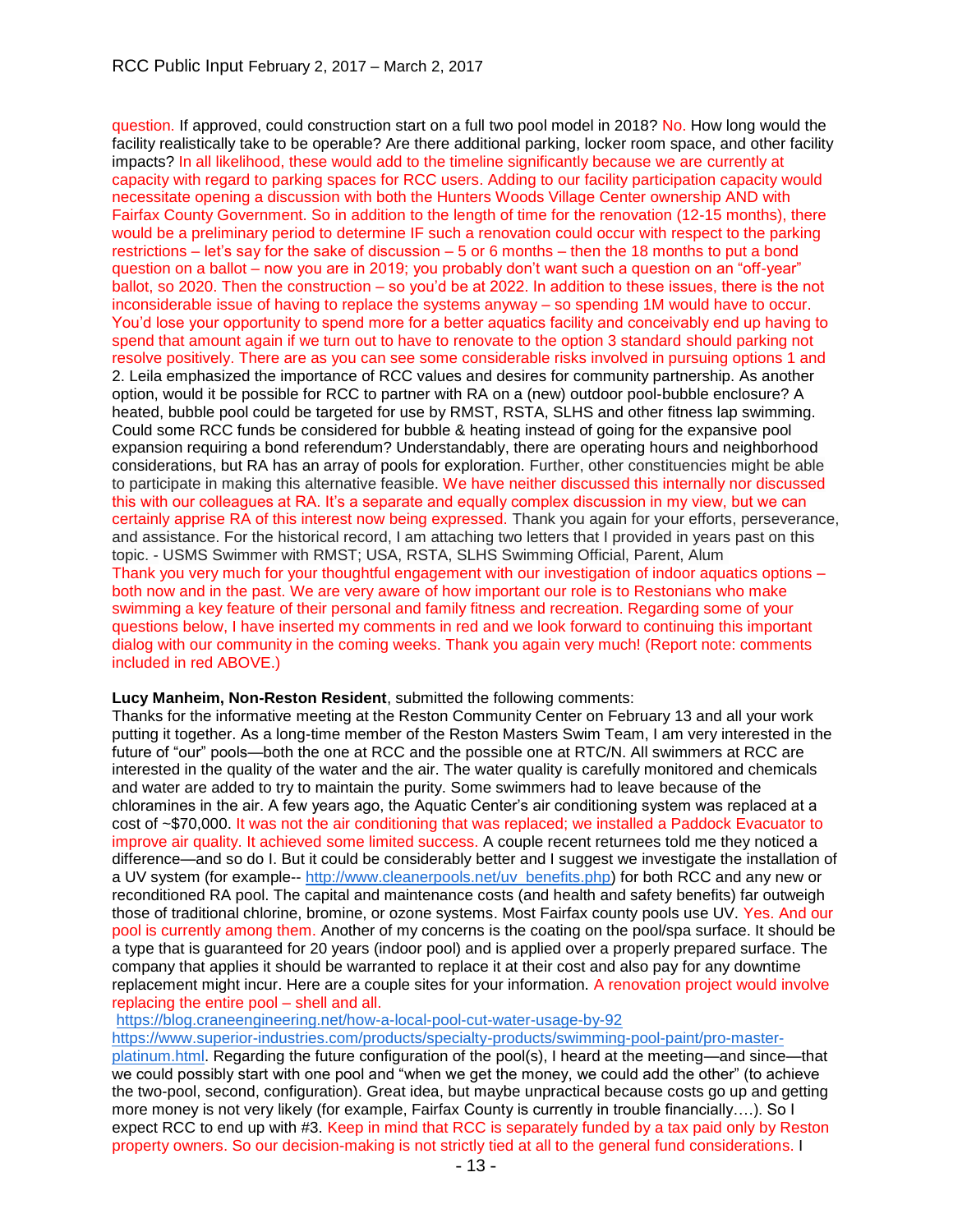appreciate the opportunity to add my comments.

Thank you for your comments below my signature block. Please send us your address to include with your input. I addressed some of what you wrote in red below. (Report note: comments included in red ABOVE.)

**Tony Wynes, Reston Resident,** submitted the following comments via email:

I was concerned to hear that the swimming pool infrastructure at Reston Community Center is reaching the end of its intended life and attended the February 13 community relations meeting interested to learn more about the problem. As a Reston resident for almost 20 years, I have used the RCC pool in various roles: Adult beginner, lap swimmer, Masters Swimmer, parent standing-by in the pool when my children were infants, and parent standing on the pool deck with my children in lessons. I've probably spent at least 5 hours a week in that pool, outside of the time when Reston Association's pools are open. At the meeting, I was glad to hear that the RCC board is looking into overhauling the facility and soliciting feedback from the user base regarding any changes that they would like to see in a refurbished pool. Having spent time in the pool, in a variety of capacities, I can honestly say the temperature is always an issue and usually an unsatisfactory compromise. The variety of activities that take place in the pool during the day do not provide time for it to heat up and cool down. One of the suggested reconfigurations proposed at the meeting was to extend the aquatics center and to add an additional teaching pool. I believe this would be the most satisfactory solution to address the temperature problem. Although a two pool solution would require significant capital outlay, a larger aquatics facility would be consistent with projections that Reston will continue to grow in population over the next several years. I do understand that Fairfax County has plans to build a Recreation Center in North Reston in the next 10 years. However, I believe that with the forecast population increases, and resulting traffic congestion, Reston can sustain both. I would like to see RCC provide a location for Reston's competitive swims teams to train and a location for leisure and therapeutic swimming activities both before and after completion of the Recreation Center.

Your comments below will be part of our record of input to this important discussion.

## **Gloria Michau, Reston Resident,** submitted the following comments via email:

I understand that there will be a meeting on March 6 at 6:30 p.m. with Wayne Hughes, to discuss his designs for the pool renovation. There are a number of patrons, like myself, that take deep water exercise classes on Tuesday and Thursday mornings and our concern is that Wayne may not be sufficiently aware of what we do in these classes in order to design a pool that would truly meet our needs. We would humbly like to suggest that Wayne come visit one of these classes before March 6 so that he will be better acquainted with what we do and therefore be better able to discuss and design a facility that meets our needs. As you may know, we have six classes a week: 8:00, 9:00 and 10:00 a.m. on Tuesdays and Thursdays so he could have his pick of times to visit. We sincerely appreciate what you are doing to make RCC meet the needs of the entire community.

Thanks for your good suggestion below. I will be sure to share it with Wayne. I want to reassure you that what Wayne is doing at present is sharing concepts with us that illustrate how we might approach a renovation project. These are therefore basically "concept" drawings/models and not designs. There will be much more work ahead if and when the Board decides to pursue a comprehensive renovation project. I just wanted to reassure you that the opportunities to visit and assess the many factors that would need to be considered are not limited to the calendar between now and March 6. Please know also that I shared your comment regarding your need to be in water that is deep enough to support your body weight with Wayne. We will keep you posted regarding the planning process and I am confident that as we proceed all the various needs of our swimmers are being kept very much in mind.

## **Barbara Gems, Reston Resident,** submitted the following comments via email:

I want to second the ideas expressed by Gloria in her note to you. I am not enrolled in the deep water class right now, but I have often gone to the pool on Mondays and Wednesdays when the diving pod is free. I have bad hips and knees and exercising in the deep water is much more comfortable than jumping around in the shallow end. Please don't let the architect take away this vital area of the pool. The deep water classes are extremely popular - so popular that not long ago, we had to add another one. And, both classes are usually pretty full. I will be out of town, but otherwise would attend the meeting. I hope you and the architect will listen to the suggestions from those of us who rely on the deep water diving pod for exercise.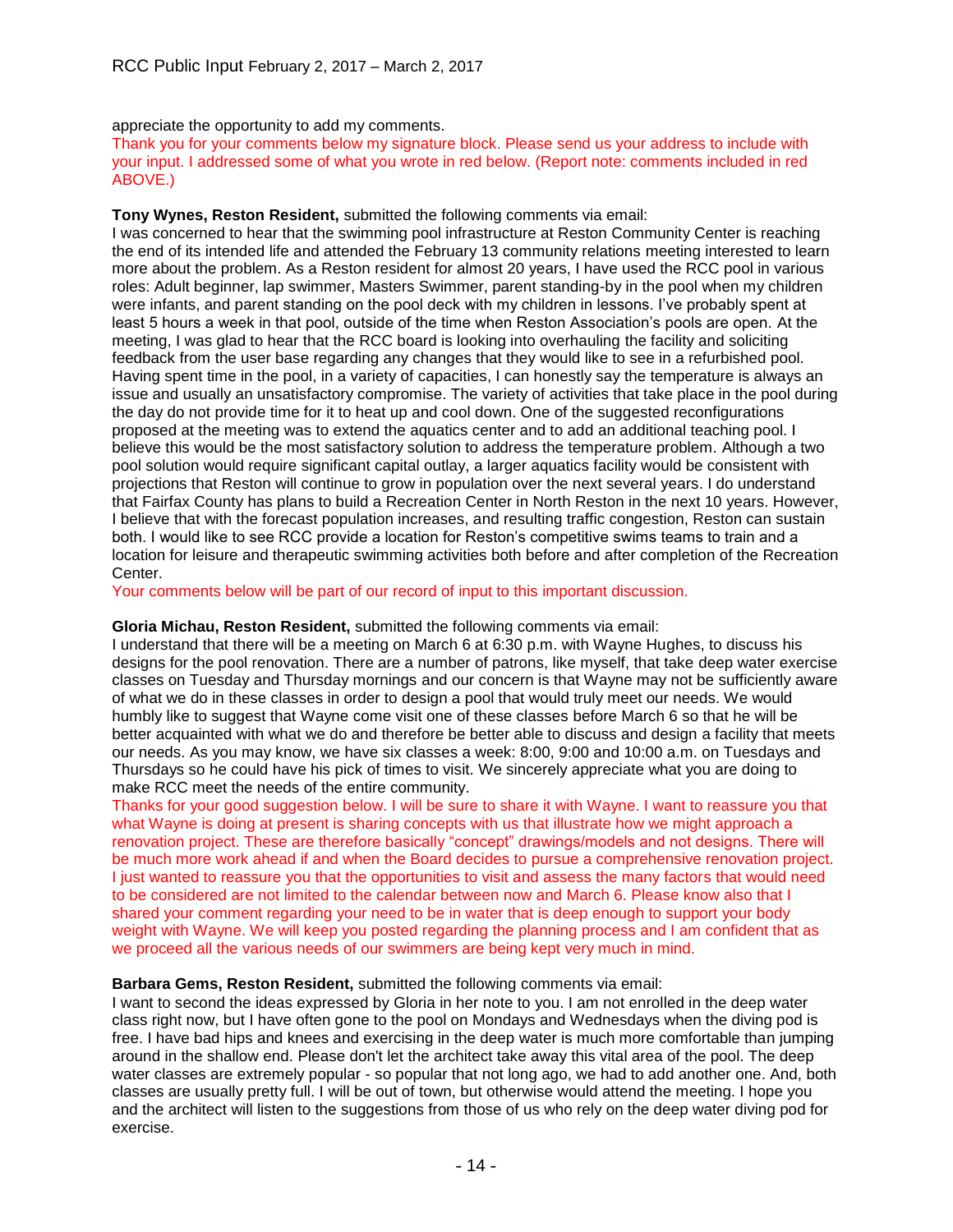Thanks for your input below; please send us your address so we may include it in our records on this matter. Regarding the deep end of the pool – consideration of changing the configuration of our pool environment is being undertaken to expand the utility and attractiveness of the Terry L. Smith Aquatics Center. The assets of the existing configuration are being carefully kept in mind as we explore new possibilities. We are keenly aware of the need for deep water for a variety of user experiences and will be careful to incorporate it in our future. Thank you again for your involvement.

## **Mary Jo Marchant, Reston Resident,** submitted the following comments via email

I plan to attend the briefing, thank you for the opportunity to have a voice in the planning. I am s member of the fibromyalgia, MS and arthritis deep water aerobic class, the warmth and depth of the water is vital to my mobility and managing my MS.

#### **Katherine Slater, Reston Resident,** submitted the following comments via email:

I want to share that your March 6 meeting conflicts with the RSTA board and general members meeting as well as the SLHS Winter Sports Banquet. The timing of your meeting will by default limit the number of constituents from your "middle market - those aged 13-50ish -- who can attend. This will in all likelihood skew your meeting attendance to the constituents who represent the very young and retirees. I encourage you to not conclude that the lack of attendance from your middle market is in any way a lack of engagement in renovating the aquatics center to meet all constituents' needs. Please do NOT draw that conclusion, as it will be untrue. I would very much like to attend future meetings and stay engaged in the process, and would appreciate you setting future RCC meetings when they do not directly conflict with standing meetings for swimming clubs/organizations in our area. RSTA's meetings are published on their website at RSTA.org.

I assure you that we are well aware of the needs of our fitness/competition swimmers. It is our intent to continue to serve the full spectrum of our patrons – including that group of swimmers. We are also aware of the deficiencies in our current pool environment from their perspectives. The number and intensity of representation of various points of view at our public meetings is important but not dispositive in terms of the Board's decision-making on any aspect of our planning. They consider research, data, input from patrons and staff guidance before coming to conclusions regarding any policy, planning or capital project investments. Regarding when we set our meeting dates, it's impossible to coordinate meeting calendars in our community any longer. RCC Board meetings are always on Monday evenings; that is baked into our operational profile and represents facility utilization on our least crowded night of the week. I appreciate very much the disappointment that may be felt over having to choose between very important competing schedule demands. I assure you that any written input that you and your fellow swim team participants want to provide us will be given equal attention to the input provided at meetings. In addition, you will be able to view the meeting materials online at our website following the presentation from Mr. Hughes and have a chance as well to attend the joint committee meeting (Community Relations and Program/Policy) that takes place on March 13 if you'd like to see how your views/concerns were addressed in the further development of concept planning for a possible pool renovation project. I hope that alleviates your concerns and very much look forward to your continuing input and involvement in this matter.

#### **Sterling Pilette, Reston Resident,** submitted the following comments via email:

I swim at the RCC pool as a member of the Reston Masters Swim Team. We work out to stay fit and also to compete therefore we spend a lot of time in the pool water. Please consider an alternative to chlorine. The clorine affects some swimmers more than others but they shoulder on because they like to swim with the team and have no choice. I know some swimmers that have had to drop out of the sport due to the negative skin and breathing issues of the chlorine. A salt water system that uses sodium bromide salt instead of sodium chloride salt, producing bromine instead of chlorine may be a good choice. My research shows Bromine offers distinct advantages based on its relatively benign and even helpful by products. Special equipment is needed to apply bromine in pools which may mean more upfront expense. Another issue to bromine is educational but I think we should be able to reeducate our staff to handle bromine. Please ask the pool design manager/builder to analyze and look at alternatives and create the best outcome for our pool. Thank you for your consideration in this matter.

Thanks so much for taking the time to contribute your views regarding our pool. I will be sure to pass this along to Mr. Hughes. Regardless of the specifics, I assure you that the air and water quality are the primary objectives for vast improvement.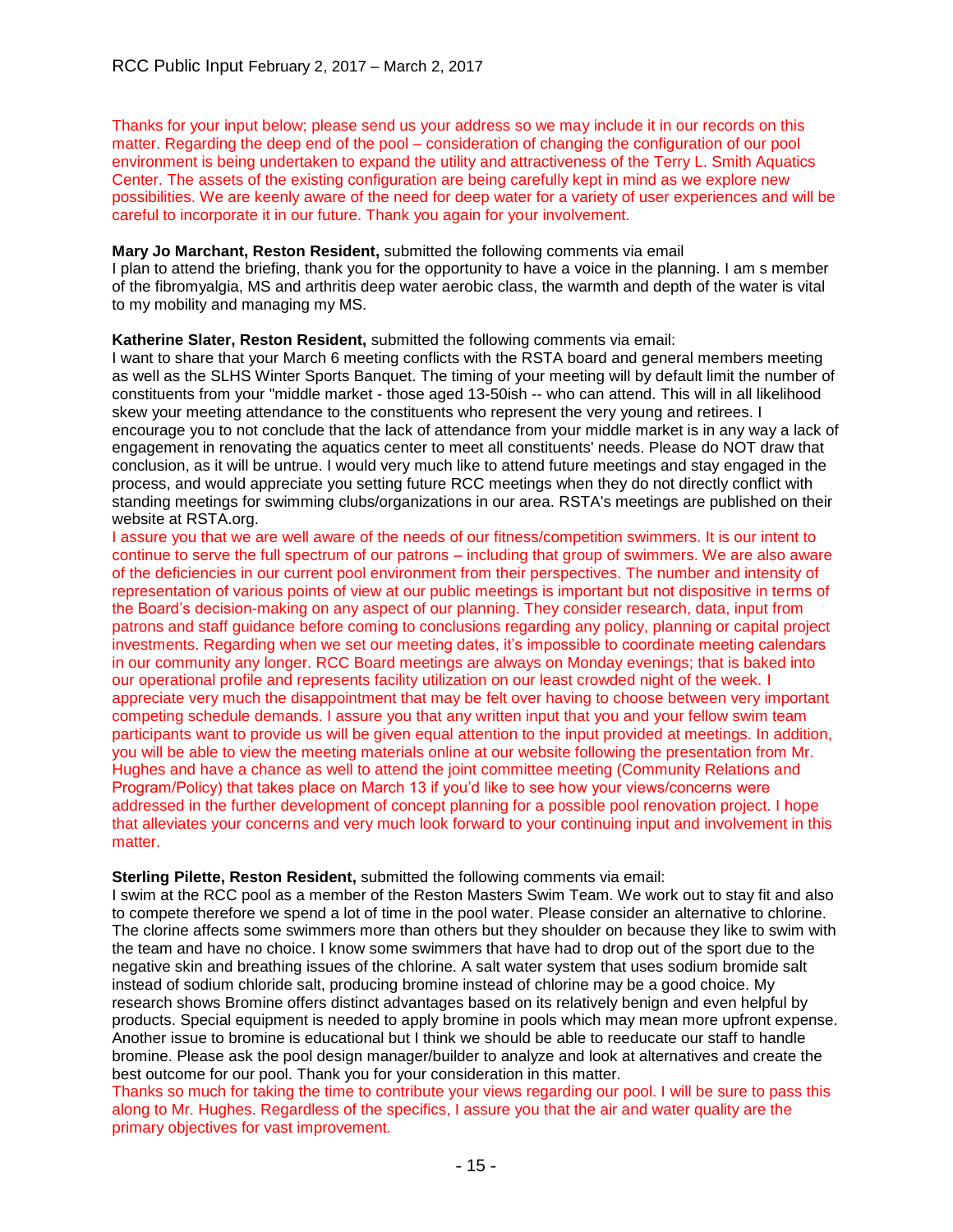**Ruth Toxopeus, Reston Resident,** submitted the following comments via email: I plan to attend this meeting and fully support maintaining some deeper water and therapeutic temperatures.

**William Bartsch, Reston Resident,** submitted the following comments via email: With regard to the meeting March 6th regarding plans for a renovated Aquatics Center, I will not be able to attend but have views on the subject. Basically, I don't see why the Center has to be renovated. At present it fully meets the needs of swimmers and others. As they say, "If it ain't broke, why fix it?" I'm sure a renovation would also entail shutting down the pool for an extended period, a great inconvenience, for where are we expected to swim in an indoor pool? (Pool user since 1982)

Thank you for your input. While I appreciate that you desire to continue to use our aquatics facility without interruption, that is unavoidable. We will need to close for a longer period this upcoming summer to adequately patch issues with our current pool shell and some other repairs. In the summer of 2018, we either need to be closed for a period of not less than 4 months (and likelier closer to 6 months) to replace the legacy systems for the Terry L. Smith Aquatics Center that are at the end of their life. Alternatively, we may close for a longer period to accomplish a more comprehensive renovation. In any case, the status of our existing pool systems and shell are such that extensive capital project scheduling will be needed. We can't in fact fully, safely or appropriately meet the needs of our swimmers for much longer. Regardless of how we go forward, we will endeavor to obtain support for our swimmers from our colleagues at Reston Association and the Reston YMCA. While not a perfect solution to the problem created for our swimmers, we hope that with enough time to plan ahead, our patrons can figure out reasonable substitute activity to maintain their personal fitness or therapeutic regimens. If you would be kind enough to send us your address so we may add it to our record of input on this matter, we'd greatly appreciate it.

Thank you for your response to my email regarding renovation of the pool. I hadn't realized that it was in such need of renovation.

Thanks, Bill. Yes, it's a testament to the skill and tenacity of our staff and contractors that we have been able to continue with systems that are (in some cases) nearly 40 years old. But all good things do come to an end. <smile> Thank you for sending your address and the comments will be passed along to our Board with the other input we have gotten from our swimming community. It's wonderful to have such engaged and passionate patrons.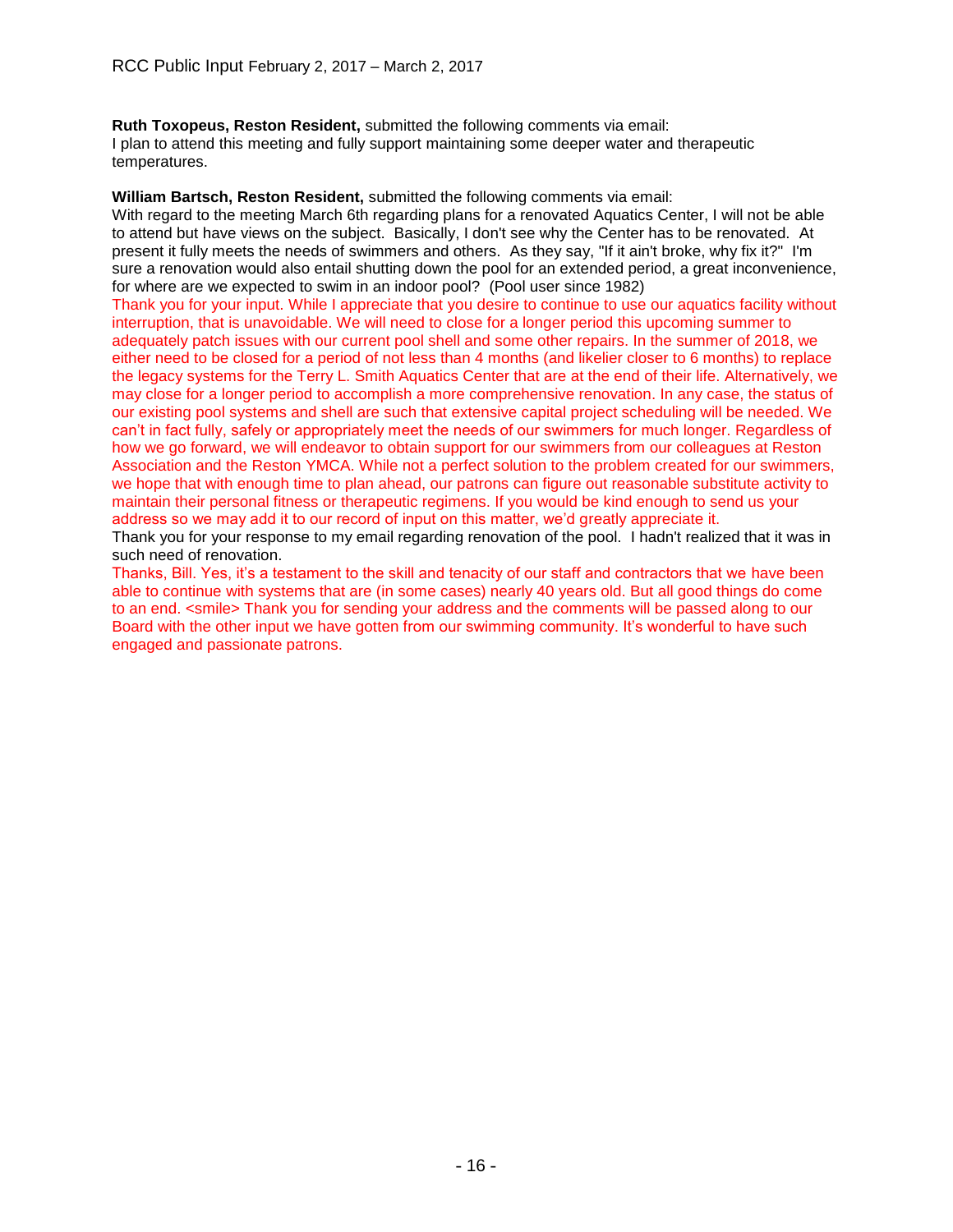

Dear RCC Community Relations & Staff,

Thank you for holding the community relations meeting at RCC and presenting the redesign options to the RCC Aquatics Facilities.

Reston Masters Swim Team (RMST) has been a part of the Reston community since 1974 and has enjoyed the aquatics facility at RCC the past 40 years. RMST is a swim training program under the United States Masters Swimming organization and provides training for members 18 and older. Over the years, RMST members have achieved success at the local, regional and national levels of competition, but mostly its 100+ members that enjoy the fitness benefits of swimming and comradery of a team. RMST is community itself.

Reston Masters is just one of the three RCC Founding Partners that use the RCC pool for lap swimming and training. Collectively, all three represent customer populations that RCC would like to increase its participation (Adults 55 & younger and teens), as presented at the Feb 13 meeting.

For RMST, the current water and air conditions do not meet our needs and we are encouraged that improvements are being considered to the facility. Water temperatures above 83° and inadequate air flow impacts performance and more importantly health of our members. The current aquatics environment has been a contributor to our declining membership for the past several years.

During the February 13 meeting, 3 options for reconfiguring the aquatics facility was presented. RMST feels option 2 (with 2 separate pools) allows each pool to have separate water temperatures would be the best solution for the ALL the RCC aquatics customers. As mentioned in the meeting, options 1 and 2 are not realistic options for several reasons mostly due to cost, and option 3 would be the likely option selected. However, as presented option 3 does not meet the needs of ALL customers that rely on the pool for swim training, especially if a solution for water temperature 83° or below cannot be achieved. In addition, a pool should have adequate depth for starts/diving and proper perimeter gutters for water return/filtering.

Pool space is very limited in Northern Virginia. Fairfax County Park Authority's plans for a recreation center in Reston is many years away (if at all), and will be at capacity upon opening. Forecasts of population growth around Reston will increase substantially in the next few years.

In recent years, RCC has increased its rental fees and RMST understands and appreciates the need to do so. As an RCC Founding Partner, RMST encourages the RCC to consider upgrading its aquatic facility to meet needs and concerns of ALL of its current customers and the growing Reston population.

Sincerely,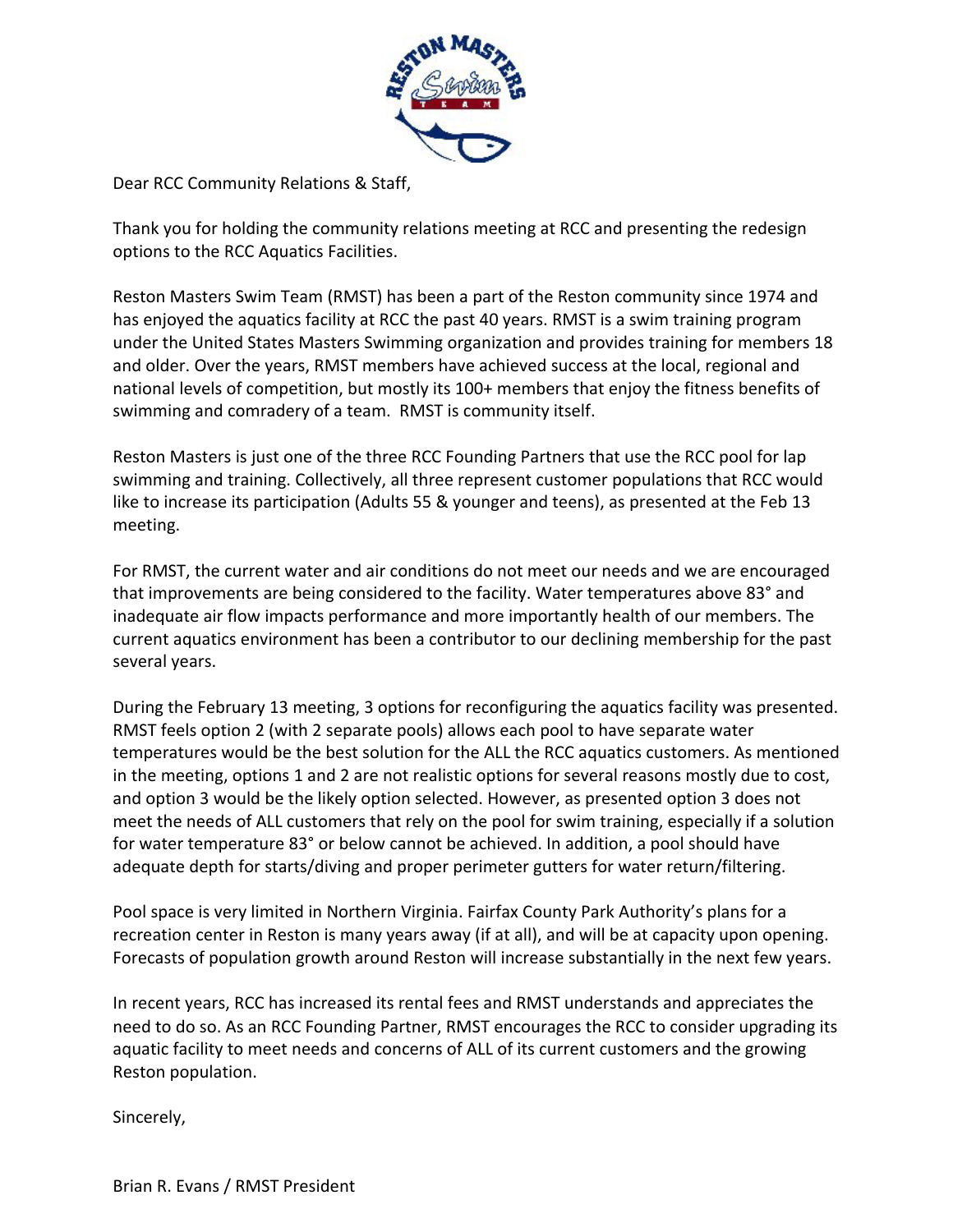*As per request, copy sent 5/11/09 by Lisa Groves via email to Sandhya Somashekhar Staff Writer The Washington Post Phone: 703.383.5108 Fax: 703.273.2836 sandhya@washpost.com*

*Sent originally and published in the Reston Connection…*

I've actively read recent news on the Reston Community Center (RCC) and its leaders, planning meetings, programs and facilities. While growing up in Reston, I've enjoyed many RCC classes, presentations, and special events. As parents, my husband and I have introduced our children to these wonderful offerings. We appreciate the RCC, its attractive appearance, and its south-Reston location.

My family swims, and uses the pool more than any other area at the RCC. Years ago, I trained and competed in it with the South Lakes High School Swimming & Diving Team. Today, I still use it for lap training. My kids have taken swim classes with RCC, from beginner through Stroke & Turn. It's a nice facility with friendly staff close to our home. Unfortunately, I do not feel the RCC has kept pace with the growth and demand for all levels of indoor swimming in Reston. We have outgrown this current indoor pool site.

Last spring, we were "regulars" at the RCC pool. We shared the busy facility with others in open swim, swim lessons, lap swimming, and water aerobics. My six-year-old had swim lessons after school. We felt very fortunate to have them. Over the last few years, we frequently were not placed in classes due to the high number of applications processed through lottery placements. While my son learned, my eight-year old daughter and I trained together in the designated "fast swim" lap lane. We shared the lane with other swimmers. This routine worked pretty well for all of us even though the pool was quite crowded.

One afternoon, a negative encounter led me to re-think our swimming strategy. Another lap swimmer stopped me to explain that my daughter and I were using the pool inappropriately. "The RCC wasn't meant to be a facility for aggressive or professional swimming. We were disrupting and distracting others." I politely accepted this advice and tried to clarify that we were very much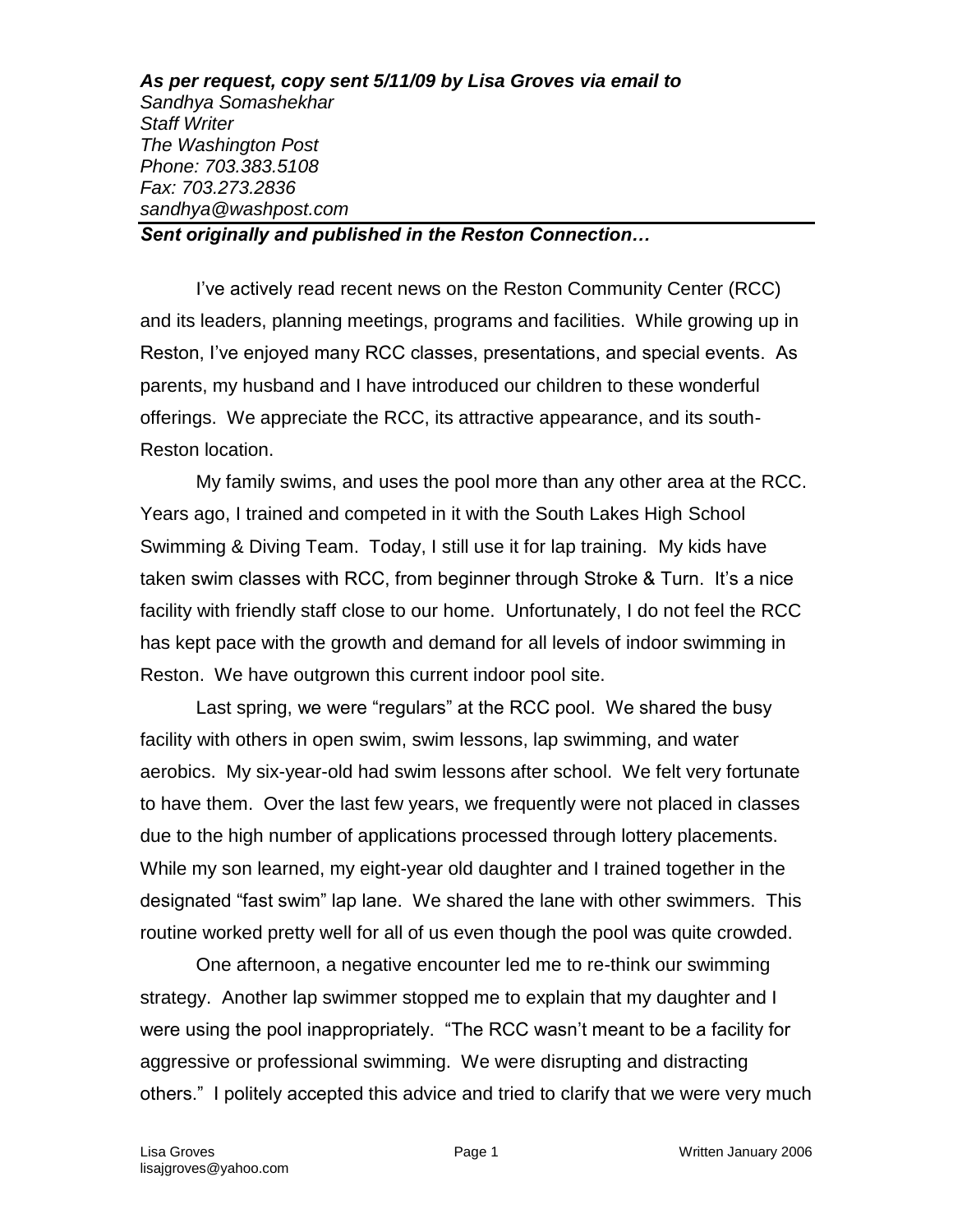amateur swimmers. Then, I quietly told my eight-year old that we needed 'to tone it down'. However, we were stopped again and lectured a few more times during our workout. We left the pool trying to figure out what exactly had gone wrong. The experience stuck with me and influenced my future choice in pools.

This winter season, we've done most of our swimming at Oak Marr, a Fairfax County Recreational Facility. While it's not in our neighborhood, it has proven worth the drive. Its pools are large and accommodating to all ages and ability levels. Oak Marr provides classes, hosts numerous swim teams, offers open swim and many lap lanes. Major swimming and diving events are also hosted there.

This summer, my kids will join approximately 900 other swimmers in the Reston Swim League (RSTA). These swimmers will be ready to go in the Reston Association pools because many of them have prepped or trained in indoor facilities throughout Northern Virginia. For example, swimmers have been at Oak Marr, Spring Hill, Cub Run, Worldgate, the Herndon Community Center, the Dunn-Loring and Reston YMCAs as well as the Reston Community Center. This interest and dedication to swimming is outstanding and worth giving attention.

As Reston formulates its future community center, town and recreation plans, I urge citizens to voice their aquatic thoughts. **Why doesn't Reston have a major indoor recreation center that could host year-round developmental and competitive swimming?** The tremendous talent and demand within Reston would support year-round programs. A new facility would also enable Reston to train swimmers close to home, and may help us attract and develop knowledgeable coaches. Please join me in showing that Reston has the qualities to make swimming even more important in our town.

Lisa Hering Groves Dedicated Swimmer & Swimming Parent [lisajgroves@yahoo.com](mailto:lisajgroves@yahoo.com)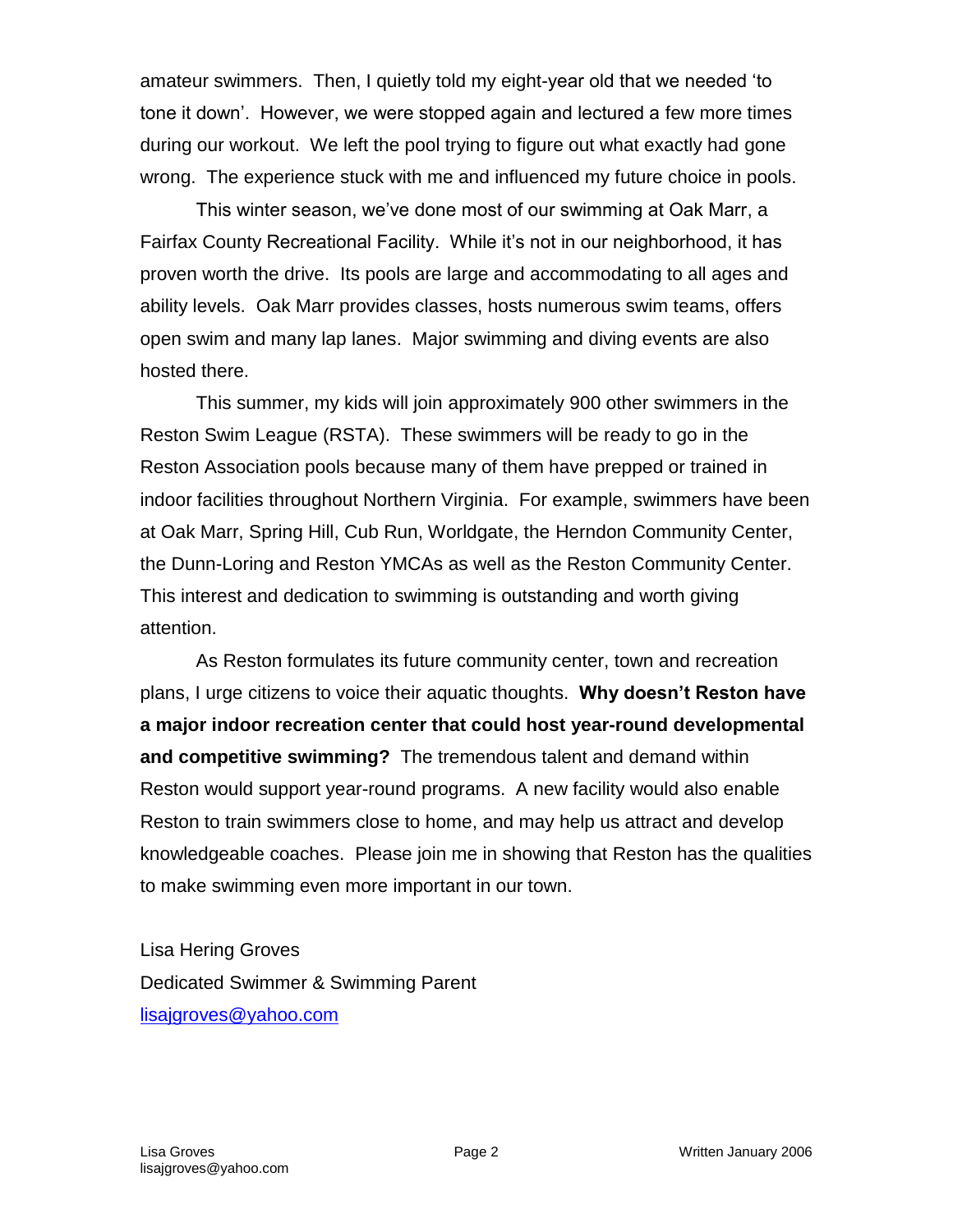To: Reston Community Center (RCC) Board of Governors

From: Lisa Hering Groves, [lisajgroves@yahoo.com,](mailto:lisajgroves@yahoo.com) (703) 623-6226

Date: June 17, 2013

Re: Indoor Recreation Facility at Baron Cameron Park

I am a long-time Reston resident, strong community volunteer, and parent of age-group swimmers. I am also a nationally recognized swimmer and swimming official. I support an Indoor Aquatic & Recreation Facility at Baron Cameron Park.

This proposal indicates Reston's ongoing commitment to health, fitness, and sporting activities. I'm thrilled that Reston has supported recreation as it has grown and thrived. It's great that the Reston Community Center (RCC), Reston Association (RA) and RSTA (Reston Swim Team Association) have worked together to maximize benefit of pool facilities and aquatics programs.

I learned to swim very well in Reston. Competing with RSTA for many years, I perfected my strokes, starts, turns, and relays. My parents supported the sport by getting me to the pool, working meets and events, and bonding with other swimmer families. It was a great, healthy experience for the whole family.

As I grew, I received many benefits from swimming in Reston. I competed at the national level with Solotar Swim Team (later assimilated under Curl-Burke, now the Nation's Capital Swim Club). I was lucky to train with this AAU/USS team at Reston's Hidden Creek Country Club. While I attended South Lakes High School, I swam conveniently at the RCC. Ultimately, my strong Reston swimming background enabled me to swim on scholarship for the University of Virginia (UVA). Today, I still swim and compete. In addition, I officiate swim competitions for RSTA, South Lakes High & VHSL (Virginia High School League), and USA Swimming.

At all ages, swimmers develop valuable traits in and out of the water including good sportsmanship, team work, and mutual respect. Dedicated, busy swimmers learn strong organization and time management skills that help them throughout life. Yet, friendship is one of the most important benefits from swimming. Many of my closest relationships and people memories are tied to pool experiences.

As you evaluate proposals, I urge you to strongly consider need, usage and payback opportunities for a 50-meter pool facility dedicated to year-round developmental and competitive swimming. For over 40 years, Reston has demonstrated its commitment to swimming. While we have many outdoor RA pools, we outgrew the RCC facility decades ago. Most Reston swimmers access other facilities and swimming organizations during the majority of the year.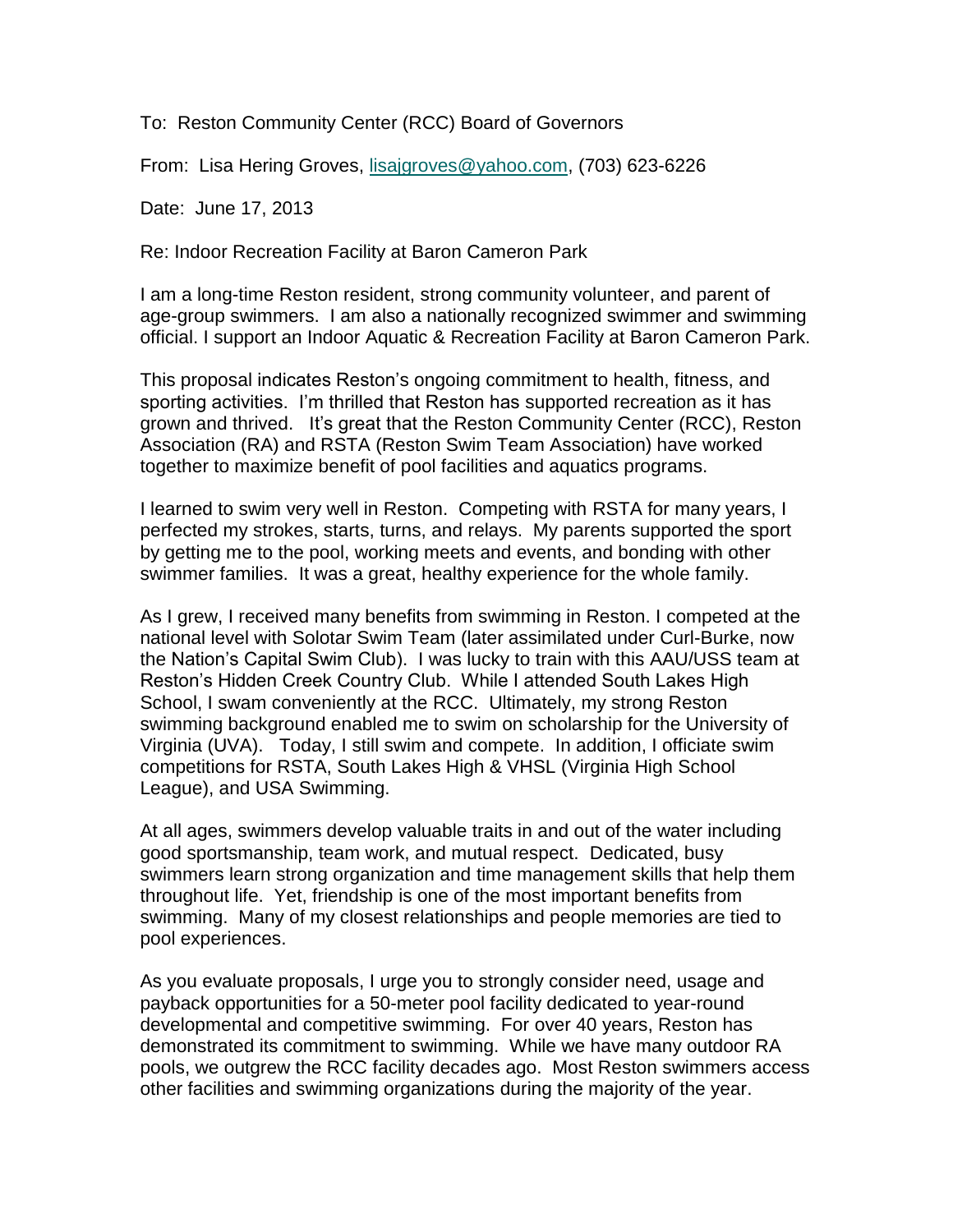There is considerable interest within Reston for year-round swimming. There is also tremendous talent for it in our area, as described in "The Nation's Talent Pool" article [http://www.washingtonpost.com/wp-](http://www.washingtonpost.com/wp-dyn/content/article/2009/02/06/AR2009020603541.html?referrer=emailarticle)

[dyn/content/article/2009/02/06/AR2009020603541.html?referrer=emailarticle.](http://www.washingtonpost.com/wp-dyn/content/article/2009/02/06/AR2009020603541.html?referrer=emailarticle)

A new facility would enable Reston to train swimmers as well as attract and develop knowledgeable instructors, coaches, and officials. Growing up, I had the opportunity to visit and compete in many communities dedicated to swimming. I believe that Reston has the qualities to make swimming equally significant in our town.

As you consider options and opposition from other constituencies, I urge you to examine the Oak Marr and Audrey Moore properties run by Fairfax County. By aptly integrating recreation centers with open space, parking and accessibility, they cater well to swimming and other recreational interests of many members. I appreciate your efforts.

Thanks from LisaG - Dedicated Swimmer, Swimming Parent & Official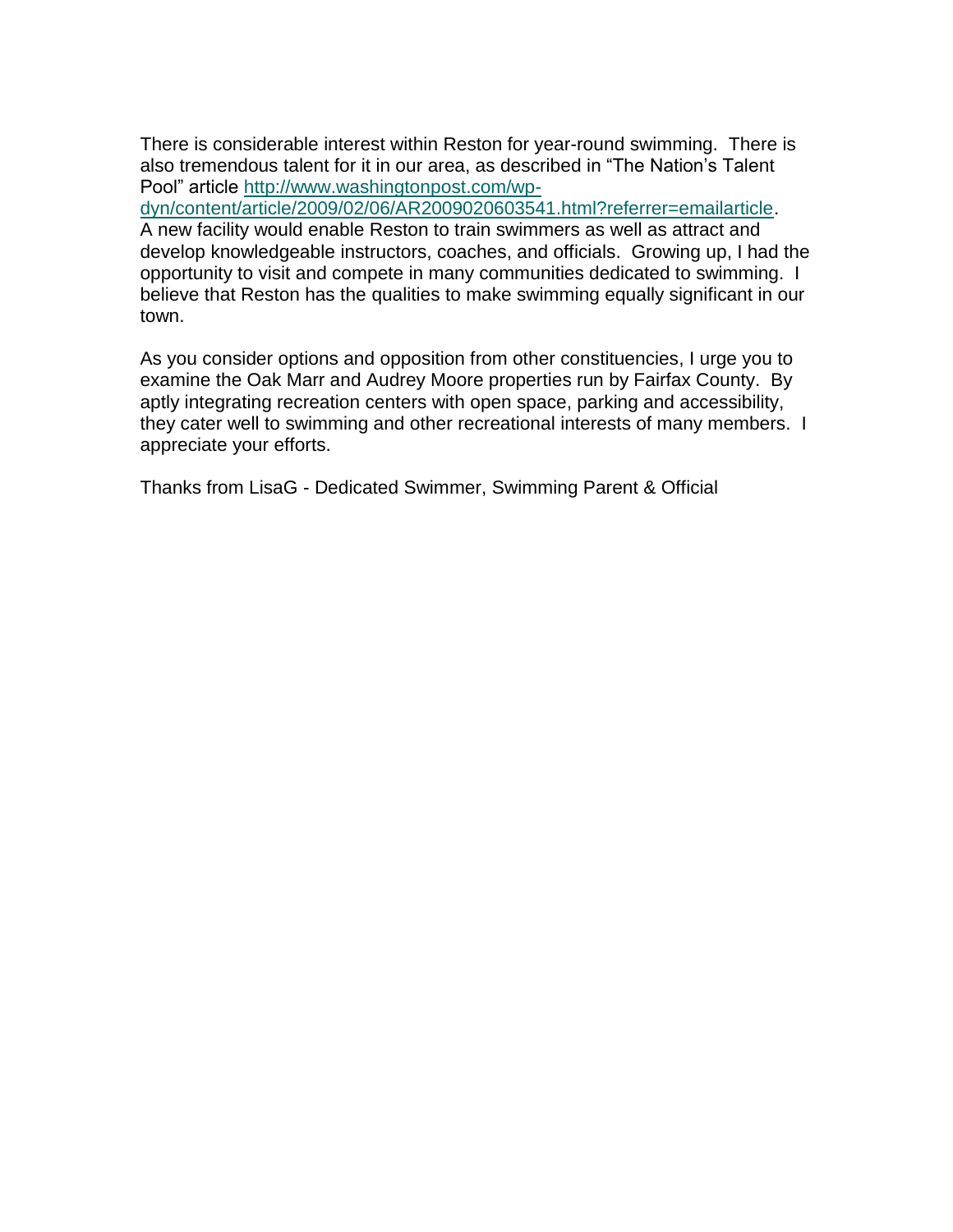*As per request, copy sent 5/11/09 by Lisa Groves via email to*  Sandhya Somashekhar Staff Writer The Washington Post Phone: 703.383.5108 Fax: 703.273.2836 sandhya@washpost.com

Larry Butler, **Ibutler@reston.org** Director of Parks & Recreation Reston Association 1930 Isaac Newton Square Reston, VA 20190-5093

Dear Mr. Butler,

Fall has definitely arrived! My family and I are really Reston's paths and fields with the leaves beginning to change in the crisp fresh air. We are especially looking forward to this month's nighttime activities in the Walker Nature Center. Thank you for providing great recreation for us here in Reston.

While we are welcoming fall, I want to thank you for a fun summer at the Reston pools. I liked visiting many of them for open swim, swim meets and parties. In addition, congratulations on opening the renovated Glade Pool this season! The slide is definitely worth the wait in line.

From local news articles, I understand that you are busy with a major initiative to update Reston's Recreation Master Plan. This effort indicates Reston's ongoing commitment to health, fitness, and sporting activities. As a resident who came to Reston in 1972, I'm thrilled that Reston has maintained its focus on recreation as it has grown and thrived over the years.

I am particularly impressed with the emphasis that Reston has placed on its pool facilities and aquatics programs. I learned to swim very well in Reston. Competing with the Reston Swim League (run by RSTA) for many years, I perfected my strokes, starts, turns, and relays. My parents supported the sport by getting me to the pool, working meets and events, and bonding with other swimmer families. It was a great experience for the whole family.

As I grew, I continued summer league swimming and moved on to compete at the national level with Solotar Swim Team. I was lucky to train with this United States Swimming (USS) team at Reston's Hidden Creek Country Club. While I attended South Lakes High School, I swam conveniently at the Reston Community Center (RCC). Ultimately, my strong Reston swimming background enabled me to swim on scholarship for the University of Virginia.